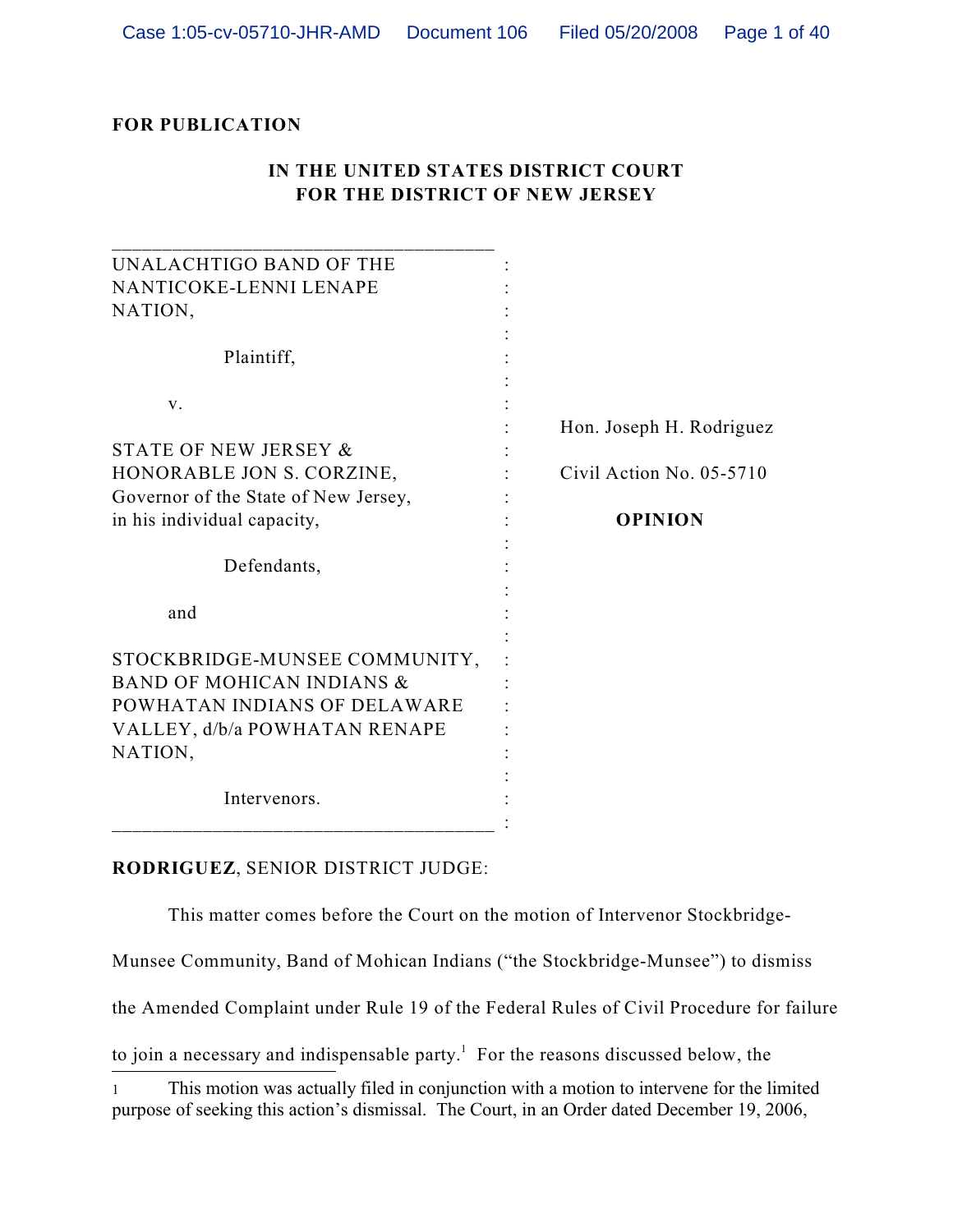Stockbridge-Munsee's motion is denied. Nonetheless, the case is dismissed because Plaintiff Unalachtigo Band of the Nanticoke-Lenni Lenape Nation ("Plaintiff") lacks standing.

### I. BACKGROUND

### A. Premise and Procedural History of this Action

Plaintiff is an Indian tribe, albeit one that is unrecognized by either the State of New Jersey or the United States government. Instead, it is organized as a New Jersey non-profit corporation. It claims to be the successor in interest to an Indian group for which the Colony of New Jersey set aside a tract of land in Burlington County in 1758. This land came to be known as the Brotherton Reservation. Plaintiff alleges the State of New Jersey unlawfully sold the reservation in 1801 by failing to seek and receive congressional approval of the sale pursuant to the requirements of the Indian Nonintercourse Act, which is now codified at 25 U.S.C.  $\S 177<sup>2</sup>$ 

permitted the Stockbridge-Munsee to intervene, but reserved decision on the motion to dismiss. In December 2005, Plaintiff filed its Complaint, essentially seeking to reclaim the reservation. It named as Defendants several agencies and officials in Burlington County (collectively "the Burlington County Defendants"). Although the Burlington County Defendants filed their Answer shortly thereafter, Plaintiff eventually stipulated to their

<sup>2</sup> In its current form, the Indian Nonintercourse Act provides in relevant part: "No purchase, grant, lease, or other conveyance of lands, or of any title or claim thereto, from any Indian nation or tribe of Indians, shall be of any validity in law or equity, unless the same be made by treaty or convention entered into pursuant to the Constitution." 25 U.S.C. § 177 (2001).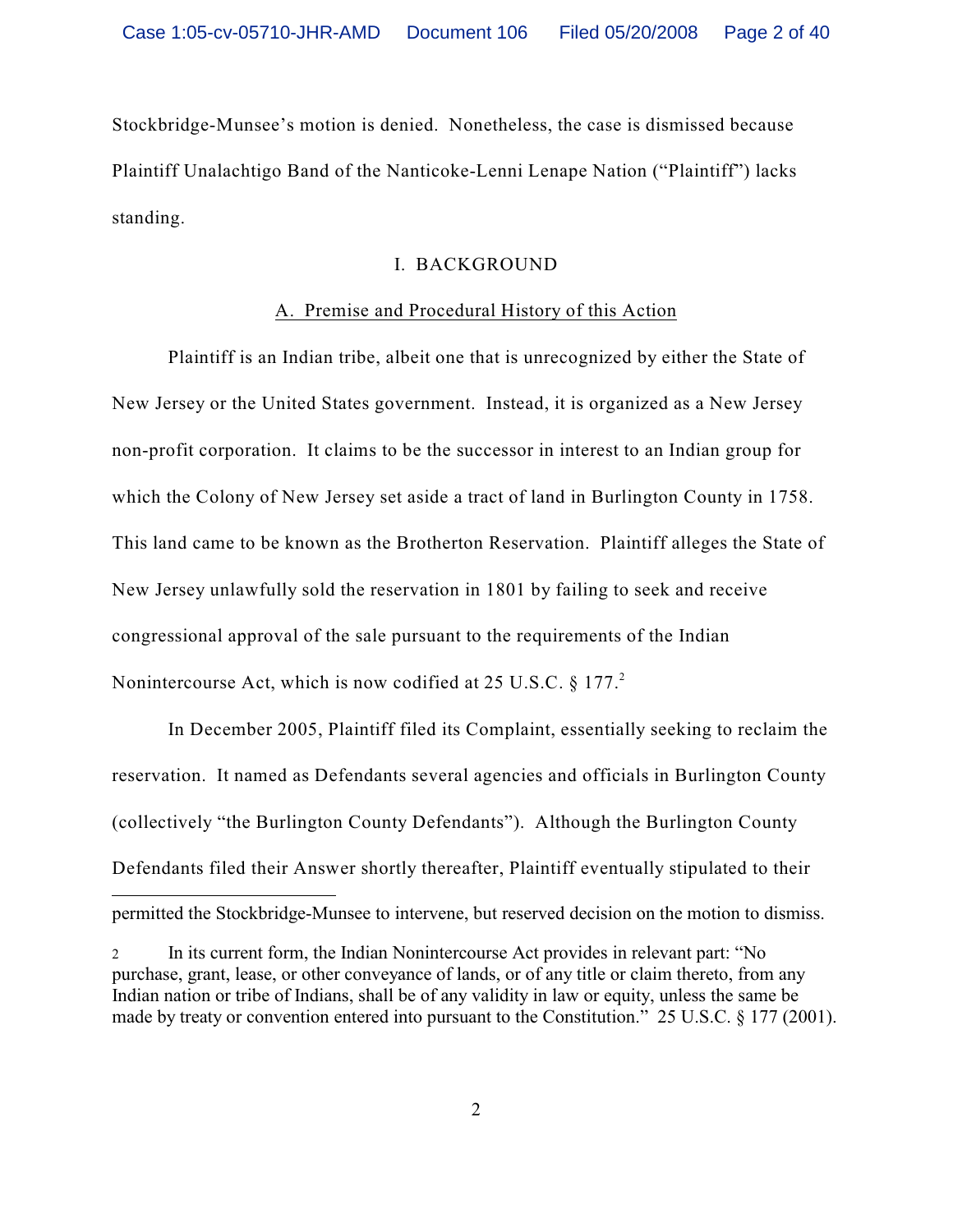dismissal and filed an Amended Complaint in which it named as Defendants the State of New Jersey and Governor Jon S. Corzine (collectively "the State Defendants").

In the Amended Complaint, Plaintiff repeats its primary claim that the State alienated the Brotherton Reservation in violation of the Indian Nonintercourse Act. It also adds claims for breaches of contract and fiduciary duty based on the Reservation Trust Act, a provincial law passed on August 12, 1758 that made official the Colony's purchase of Brotherton for the Indians. Thus, Plaintiff seeks a declaration voiding the reservation's sale, as well as a finding that the State breached its contractual and fiduciary obligations. It also seeks an award of various damages and fees.

The State Defendants responded by moving under Federal Rules 12(b)(1) and (6) to dismiss the Amended Complaint for lack of subject matter jurisdiction and failure to state a claim. The motion was not decided, however, because it was withdrawn without prejudice after another Indian tribe–the Stockbridge-Munsee–intervened and filed its motion to dismiss under Rule  $19<sup>3</sup>$  In essence, the Stockbridge-Munsee claims the Brotherton Indians merged with it in 1802, making it the rightful successor to the reservation. Thus, based on its claimed interest in Brotherton, the Stockbridge-Munsee

<sup>3</sup> The Stockbridge-Munsee was not the only Indian tribe to intervene in this action. Another group called the Powhatan Renape Nation also intervened in order to protect its interest in its own reservation after Plaintiff publicly indicated a desire to accept parkland surrounding the reservation as part of a settlement with the State. The Powhatan Renape Nation takes no position with respect to the matters at issue in this Opinion.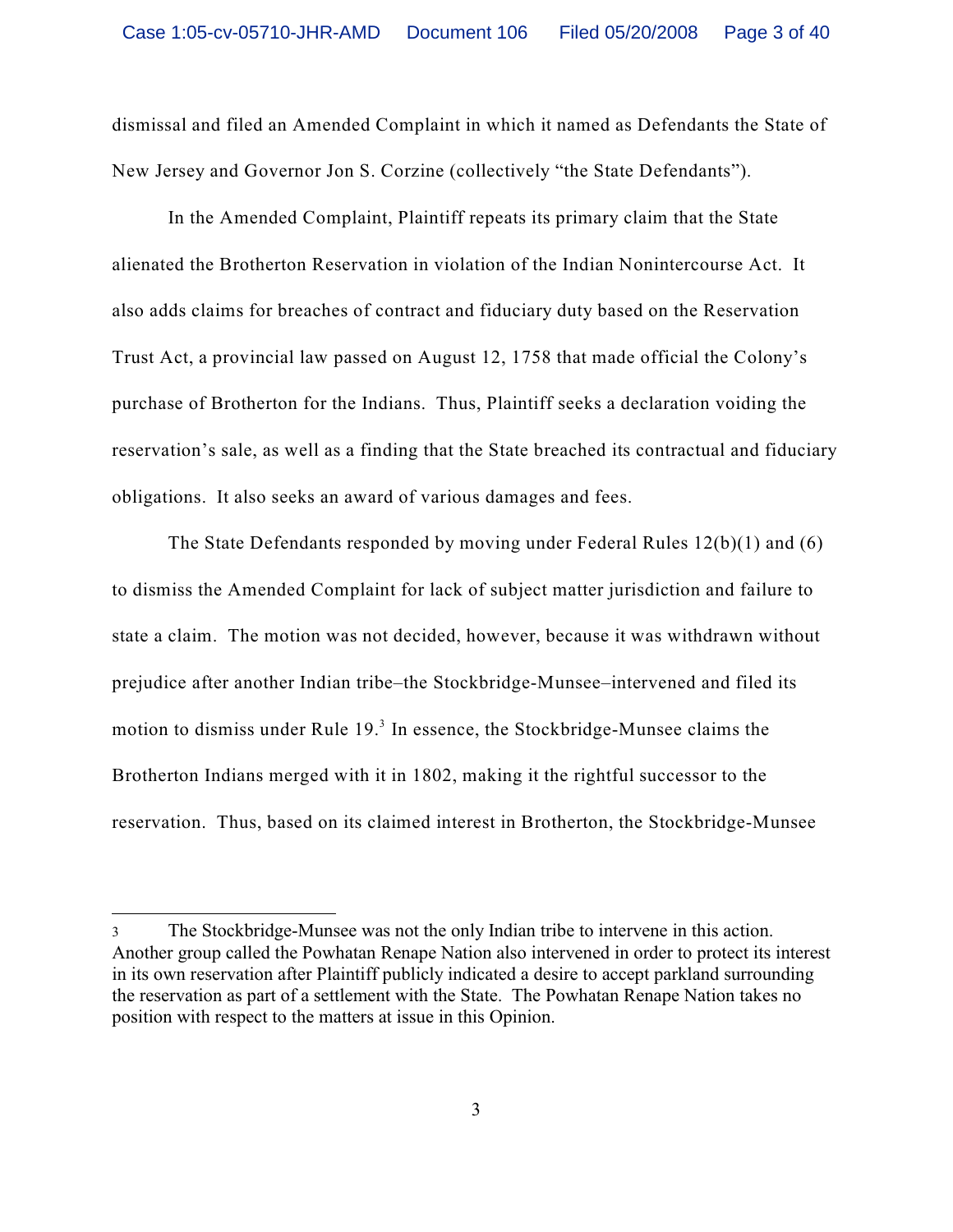argues it is a necessary party that must be joined under Rule  $19(a)$ <sup>4</sup>. Moreover, because it declines to waive its sovereign immunity,<sup> $5$ </sup> it maintains it cannot be joined and this action should be dismissed under Rule  $19(b)$ .<sup>6</sup>

Plaintiff opposes the Stockbridge-Munsee's motion for two reasons. First, it contends the Stockbridge-Munsee is not a successor to the Brotherton Indians and therefore lacks an interest in this litigation. Second, it alternatively argues the Stockbridge-Munsee waived its sovereign immunity by moving to intervene and therefore can be joined as a party.

4 In relevant part, Rule 19(a) requires a person to be joined as a party if:

FED. R. CIV. P. 19(a)(1)(B).

5 The Stockbridge-Munsee is a federally recognized tribe. See 67 Fed. Reg. 46328 (July 12, 2002). It argues it is therefore protected from suit by the doctrine of tribal sovereign immunity. See, e.g., Wilbur v. Locke, 423 F.3d 1101, 1114 (9th Cir. 2005) ("Federally recognized Indian tribes enjoy sovereign immunity from suit, and may not be sued absent an express and unequivocal waiver of immunity by the tribe or abrogation of tribal immunity by Congress.").

6 Rule 19(b) provides, in relevant part: "If a person who is required to be joined if feasible cannot be joined, the court must determine whether, in equity and good conscience, the action should proceed among the existing parties or should be dismissed." FED. R. CIV. P. 19(b).

that person claims an interest relating to the subject of the action and is so situated that disposing of the action in the person's absence may: (i) as a practical matter impair or impede the person's ability to protect the interest; or (ii) leave an existing party subject to a substantial risk of incurring double, multiple, or otherwise inconsistent obligations because of the interest.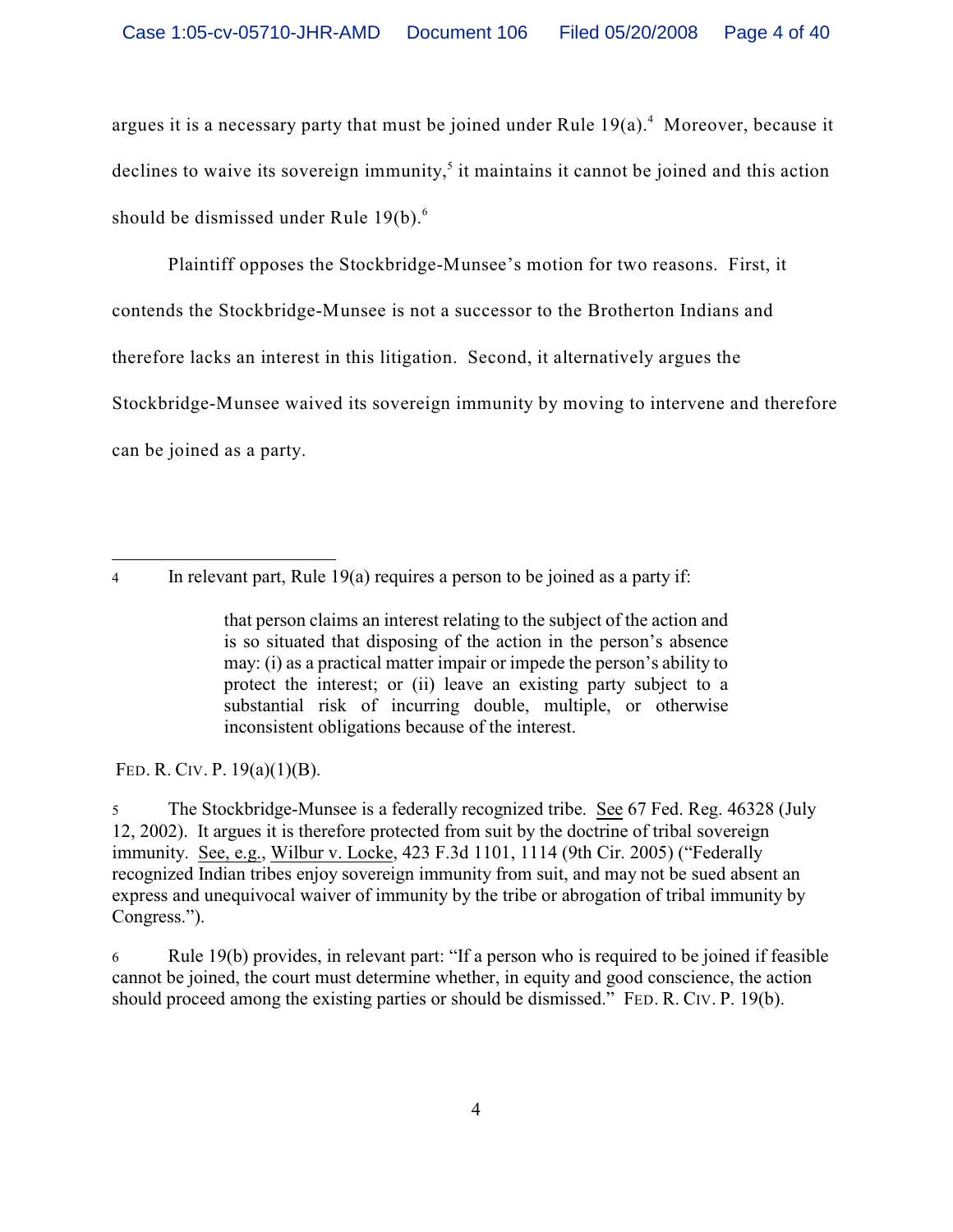In February 2007, the Court indicated its desire to determine if either Plaintiff or the Stockbridge-Munsee is a successor in interest to the Brotherton Indians. To help resolve this question, the Court granted the New Jersey Land Title Association's ("NJLTA")<sup>7</sup> motion to act as *amicus curiae* and directed that organization to brief the tribal successorship issue.

The Court also inquired of both Plaintiff and the Stockbridge-Munsee whether they wished to submit additional historical evidence on the successorship issue. At a hearing in February 2007, Plaintiff indicated that it had submitted all the necessary documentation. See Hearing Tr., 2/14/07, 31:2-13. For its part, the Stockbridge-Munsee briefly considered submitting additional historical evidence in support of its claim, but ultimately declined to do so. $8 \text{ See Stockbridge-Munsee Ltr.}$  to the Court,  $3/2/07$ .

Meanwhile, the NJLTA submitted the requested *amicus* briefing. It agreed with the Stockbridge-Munsee's basic merger theory, but nonetheless expressed doubt regarding whether any tribe actually succeeded the Brotherton Indians.

<sup>7</sup> The NJLTA is a trade organization which is "organized to advance the common interest of all those engaged in the field of evidencing title to real property, conveyancing, and insuring interests therein . . . ." NJLTA Br., 7/21/06, p. 2.

<sup>8</sup> In declining to submit additional documentation, the Stockbridge-Munsee apparently believed the Court sought to adjudicate the merits of its title claims. See Stockbridge Ltr. to the Court, 3/2/07. This is not the case, however. Instead, the Court simply intends to identify whether Plaintiff, the Stockbridge-Munsee, or both is a successor to the Brotherton Indians. The necessity of answering this question is made plain by the Stockbridge-Munsee's own moving brief, which devotes fifteen pages to demonstrating that it is the "sole successor in interest" to the Brotherton Reservation. Stockbridge-Munsee Br., pp. 4-19.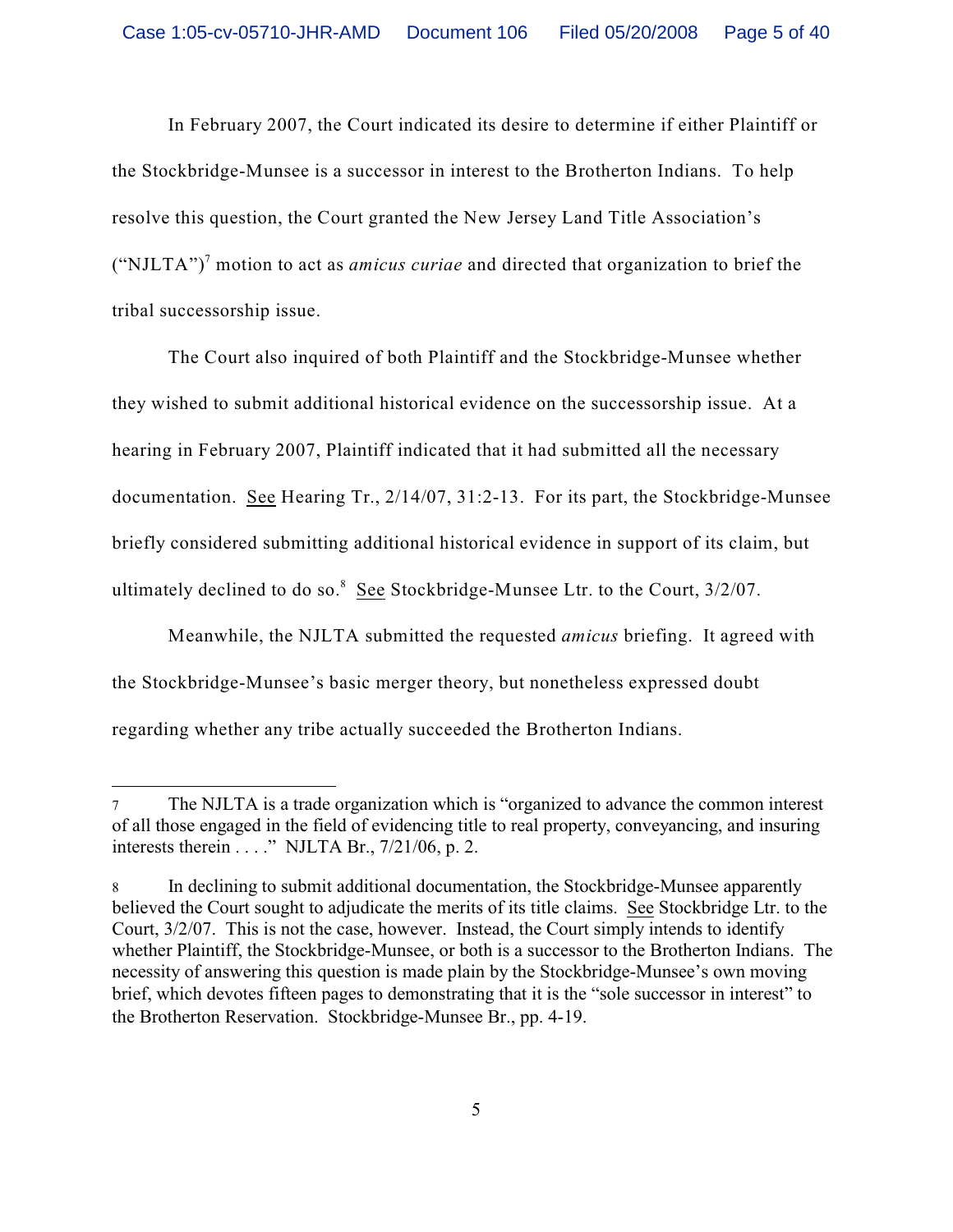Thus, the central question is which entity, if any, is a successor in interest to the

Indian group for which the Brotherton Reservation was established. In order to properly

understand this issue, it is essential to review the available and relevant history of New

Jersey's native population and the Brotherton Reservation itself.

## B. Relevant History Regarding New Jersey's Indians and the Brotherton Reservation

New Jersey's aboriginal people were known as the Lenape or Delaware Indians.<sup>9</sup>

It is a mistake, however, to classify the Lenape people as being members of a single entity

because they never belonged to one unified tribe or political unit. Goddard:1, supra, 213;

Somewhat confusingly, the name Delaware was originally applied only to the Lenape people living in the middle Delaware Valley, Ives Goddard, *Delaware*, *in* 15 HANDBOOK OF NORTH AMERICAN INDIANS 213, 213 (Smithsonian Inst. 1978) (hereinafter "Goddard:1"), who were also generally referred to as the Unami, see KRAFT, supra, 8. However, the modern descendants of the other principal branch of the Lenape tree–the Munsee–also sometimes identify themselves as Delaware. Id. This is because the name was eventually extended to cover both the Unami and the Munsee, though only after the various Lenape people had largely migrated away from their traditional eastern homelands. Goddard:1, supra, 213. Thus, modern ethnologists now tend to use the terms "Delaware Indians" and "Lenape Indians" synonymously, C.A. WESLAGER, THE DELAWARE INDIANS: A HISTORY 33 (Rutgers Univ. Press 1972), which destroys the original Unami/Munsee distinction that was inherent in the colonial usage of the name Delaware. Recognizing this, at least one researcher reserves the name for only the Unami Lenape. See KRAFT, supra, 8. As will be discussed in the text that follows, the Unami/Munsee distinction is important to this litigation, and the Court will similarly limit its use of the term "Delaware" to refer only to the Unami Lenape.

<sup>9</sup> It should be noted that "Delaware" is not an Indian word. In the early seventeenth century, an English explorer sailed into the bay that he subsequently would name after one Sir Thomas West, third Lord De la Warre. HERBERT C. KRAFT, THE LENAPE-DELAWARE INDIAN HERITAGE: 10,000 BC TO AD 2000 8 (Lenape Books 2001). The Indian bands living on this bay, and the river draining into it, subsequently were identified by the English as the "Indians on the De la Warre Bay" or the "Indians on the De la Warre River." Id. In time, these Indians came to be known simply as the "Delaware." Id.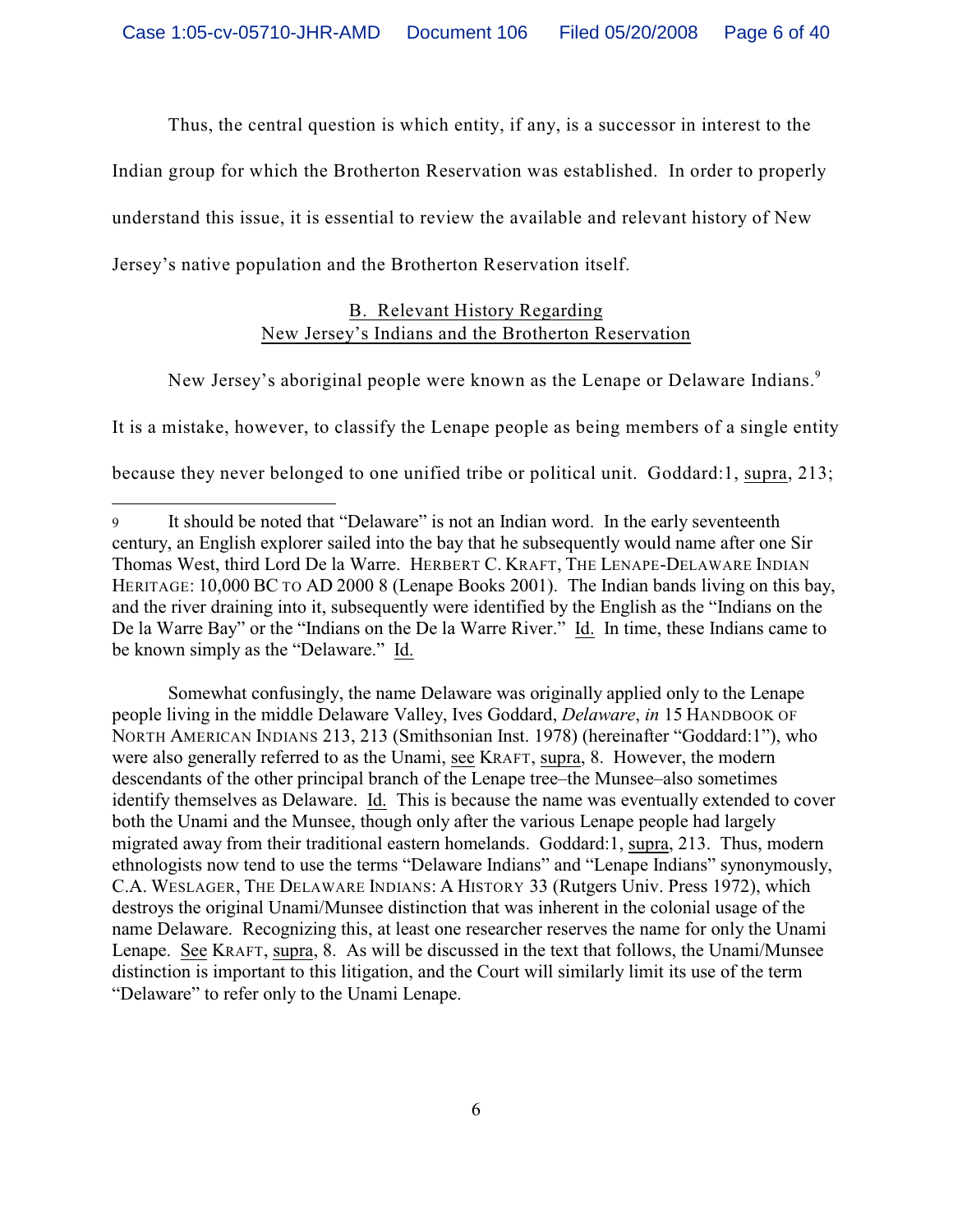KRAFT, supra, 4, 6; WESLAGER, supra, 42. Instead, at the time of European contact, the Lenape Indians actually formed many distinct political entities, see WESLAGER, supra, 32- 33, which, despite their independence from one another,<sup>10</sup> shared certain cultural and linguistic characteristics, Goddard:1, supra, 213. These similarities served to distinguish the Lenape people from other Indians in the mid-Atlantic and Northeastern regions of what would become the United States. KRAFT, supra, 6.

In general terms, the Lenape Indians were historically categorized into two groupings, based on geographic and dialectal patterns. Goddard:1, supra, 213; KRAFT, supra, 4. In the northern part of the Lenape area–northern New Jersey and southeastern New York–were the bands whose members spoke the Munsee dialects. Goddard:1, supra, 213; KRAFT, supra, 4. In the eighteenth century, the name "Munsee" was applied generally to all Munsee-speaking bands who had formerly lived north of the Raritan River. KRAFT, supra, 7.

South of the Delaware Water Gap and Raritan Valley, in what now includes central and southern New Jersey, eastern Pennsylvania, and Delaware, were the Lenape

<sup>10</sup> Each Lenape village was a politically independent community. WESLAGER, supra, 32-33, 37. These communities would often cooperate with one another for the purposes of hunting, defense, and diplomacy with other Indians or the Europeans. Goddard:1, supra, 216. In some cases, multiple villages located in a particular area even consolidated into "what can best be described as a band, and the most influential village chief may have functioned as the nominal head of the band." WESLAGER, supra, 33. Nonetheless, "[t]o refer to the [Lenapes] at the time of white contact as a *tribe* would seem to be a misapplication of the term . . . ." Id. at 42 (emphasis in original).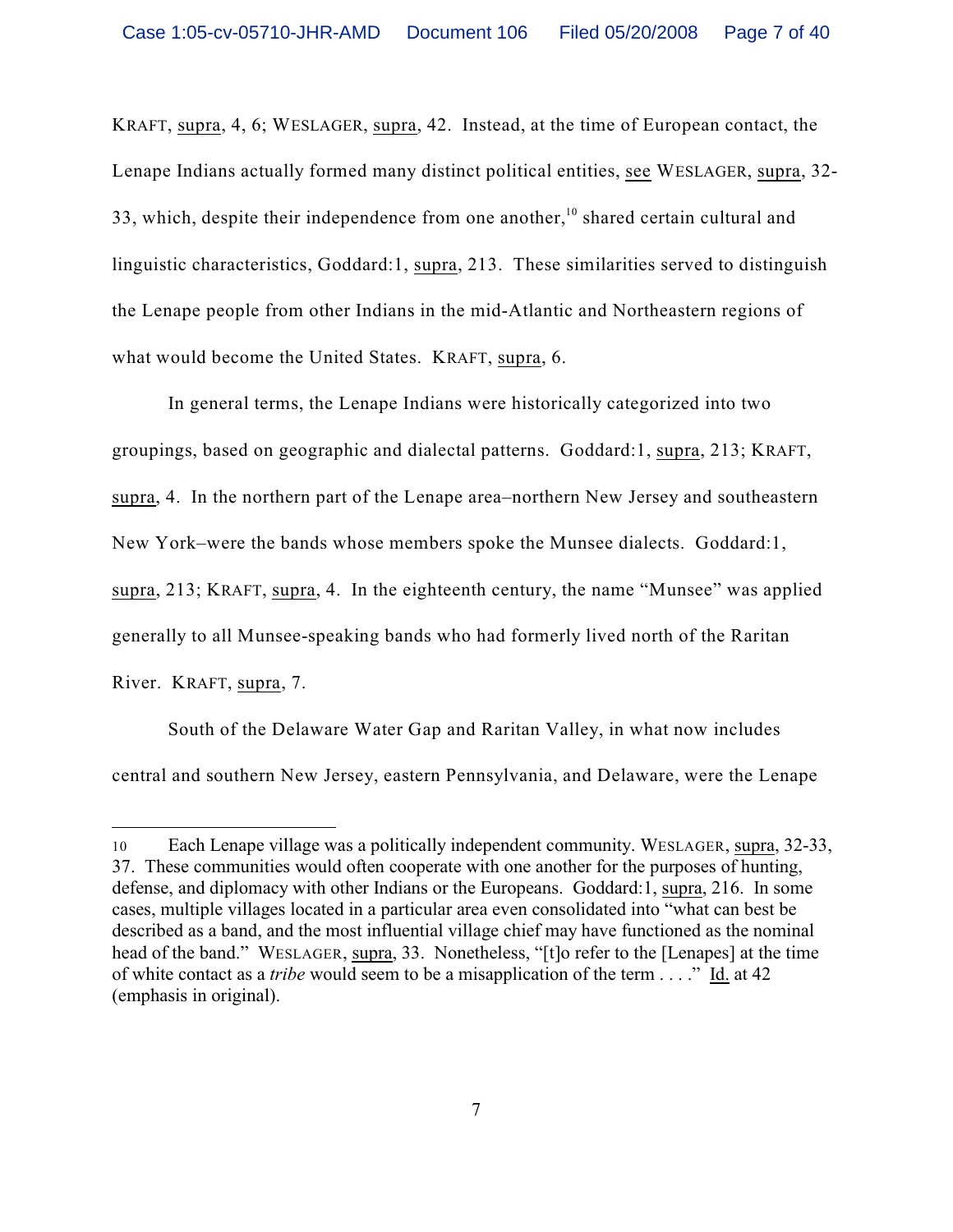groups that spoke the Unami dialects.<sup>11</sup> Goddard:1, supra, 215; KRAFT, supra, 4. During the 1700s, the term "Unami" spread rapidly as a convenient designation for all Indians in New Jersey who lived south of the Raritan River. KRAFT, supra, 7.

The various Lenape bands, as they existed before European contact, did not remain static or unchanged. Instead, "European colonization, epidemic diseases, warfare,

alcoholism, and other disruptive factors led to the disintegration of these original groups."

KRAFT, supra, 4. Thus, the former band structures disappeared. WESLAGER, supra, 43.

The remaining individuals combined with other remnant populations to form new bands.

KRAFT, supra, 4. As European settlement continued its encroachment, these new groups

began migrating west into the Pennsylvania frontier and beyond. See Goddard:1, supra,

221-222; KRAFT, supra, 450, 452-53.

Not all Lenape people left their original homeland; a few groups remained behind in New Jersey. WESLAGER, supra, 261; Goddard:1, supra, 222. These remaining groups were separate from and independent of those who had already moved westward.

<sup>11</sup> Linguists have subdivided the Unami speakers even further. It appears there were people who spoke a southern Unami dialect and lived in the area below Trenton and Toms River, extending into Pennsylvania and eastern Delaware. KRAFT, supra, 7, 206; Ives Goddard, *Eastern Algonquin Languages*, *in* 15 HANDBOOK OF NORTH AMERICAN INDIANS 70, 73 (Smithsonian Inst. 1978) (hereinafter "Goddard:2"); Goddard:1, supra, 214-15. Likewise, there were people using a northern Unami, or Unalachtigo, dialect who lived in the area between the southern Unami groups to the south and the Munsee groups to the north. KRAFT, supra, 7, 206; Goddard:2, supra, 73; Goddard:1, supra, 214-15. However, some researchers classify Unalachtigo as a dialect that was separate and distinct from Unami, but whose speakers eventually merged with the linguistically similar Unami speakers. See WESLAGER, supra, 45. Ultimately, understanding the intricacies of Lenape linguistics is not essential to the disposition of this motion; instead, it suffices to recognize the basic distinction between Unami and Munsee.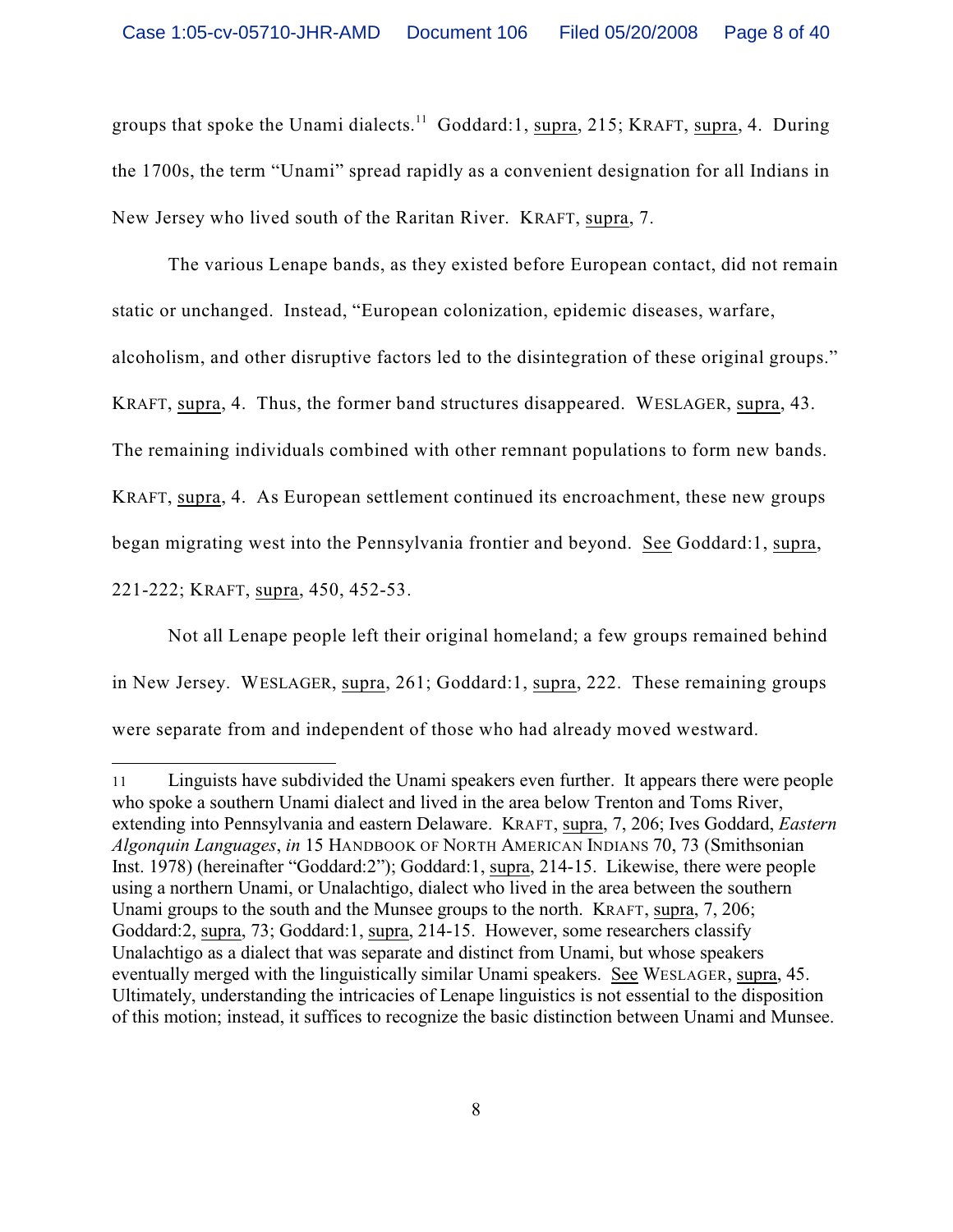WESLAGER, supra, 261. By the mid-eighteenth century, however, the remaining groups constituted nothing more than an "insignificant minority." KRAFT, supra, 440. Indeed, New Jersey Governor Francis Bernard noted in late 1758 that "an exact return" made to him indicated that only 270 Indians remained in the province. EDWARD MCM. LARRABEE, RECURRENT THEMES AND SEQUENCES IN NORTH AMERICAN INDIAN-EUROPEAN CULTURE CONTACT 11 (Am. Philosophical Soc'y 1976). This is particularly striking when compared to the estimated 3,000 to 4,000 Lenape Indians who lived in New Jersey prior to European contact. See WESLAGER, supra, 42.

In addition to being drastically reduced in numbers, New Jersey's remnant Indians saw significant changes to their historic ways of life during the eighteenth century. They no longer resided in their traditional villages, but instead "were scattered in rural areas, a few families, others there, usually housed in wretched cabins." Id. at 261. To say the least, their economic and social situations were often grim, with one researcher characterizing them as "a pitiful, ragged, and landless people almost continually harassed by white settlers . . . ." KRAFT, supra, 441. Nonetheless, the remnant Indians kept to themselves and, for a while, the New Jersey government paid them little attention. WESLAGER, supra, 261. This apatetic attitude would soon change, however.

As the economic situation of the remaining New Jersey Lenape worsened, Presbyterian adherents took an interest in them. Id. One particular organization, the Society for Propagating Christian Knowledge, sent a missionary named David Brainerd to

9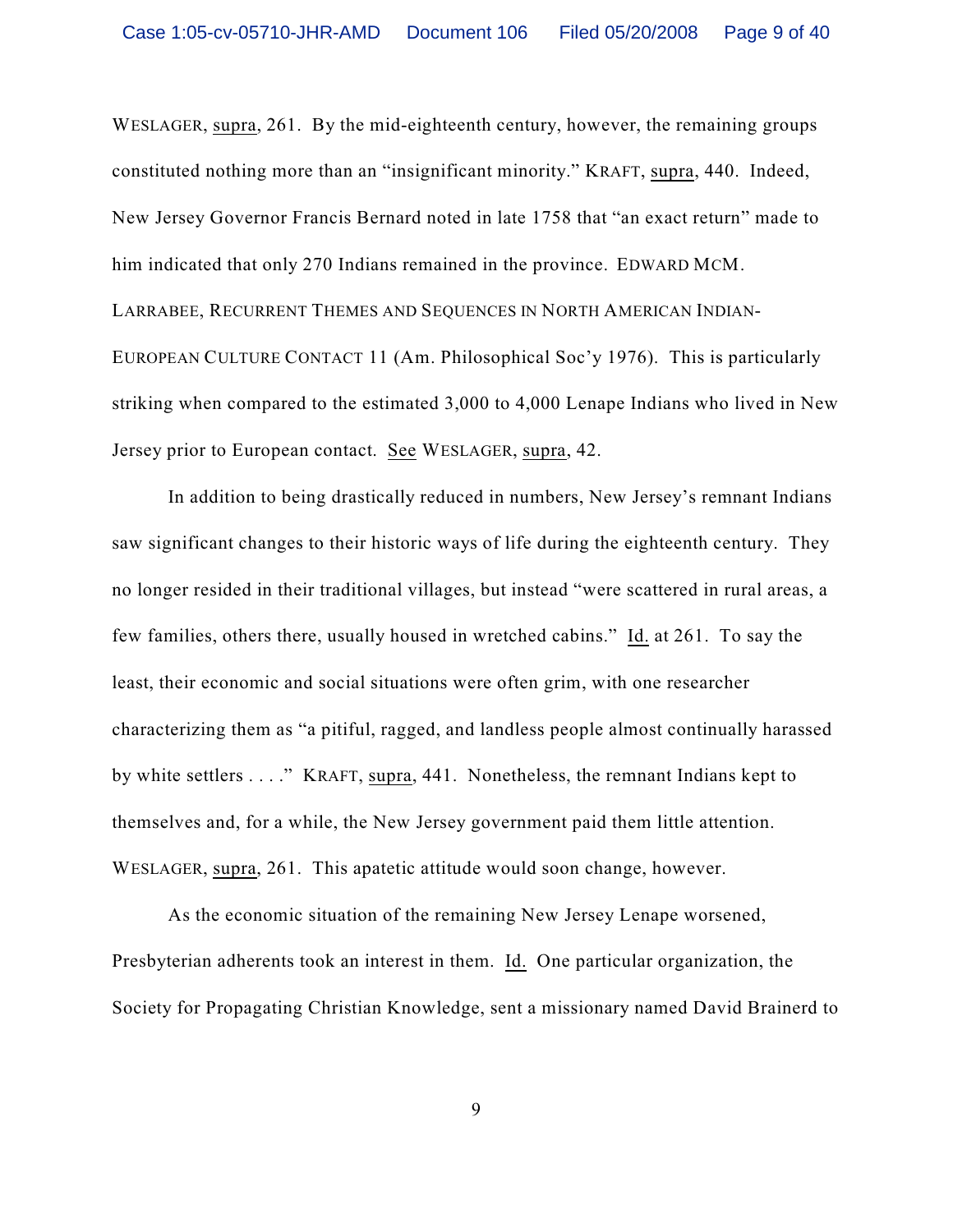live and work among the Indians. KRAFT, supra, 441. He first spent a year unsuccessfully ministering to various Indian groups in Pennsylvania. See WESLAGER, supra, 262. In 1745, however, he turned his attention to working with the remnant bands of Unami in southern New Jersey. Id. He settled and began his mission at a place called Crosswicks, <sup>12</sup> where several Indian families lived. Id. By March 1746, the Lenape population at Crosswicks increased to between 130 and 150 persons. Id. at 263; LARRABEE, supra, 5.

The land at Crosswicks was insufficient to support its growing Indian population. WESLAGER, supra, 263. Moreover, local colonists were apprehensive about the Indians' presence, and continually harassed the group. KRAFT, supra, 441. Most, though not all, of the Crosswicks Indians therefore moved about fifteen miles northeast to a site near the town of Cranbury, a site which Brainerd called Bethel. Id.; WESLAGER, supra, 263. By the mid-eighteenth century, the Indians who lived there came to be known by colonists as the "Cranbury band," or the "Bethel Indians." LARRABEE, supra, 5.

After David Brainerd's death in 1747, his brother John, who was also a minister, carried on with the mission at Cranbury. WESLAGER, supra, 263. Unfortunately, however, the Cranbury band continued to suffer harassment from nearby colonists. KRAFT, supra, 441. Consequently, John Brainerd attempted to acquire new land where

<sup>12</sup> Crosswicks was a place near present-day Bordentown, New Jersey, about ten miles southeast of Trenton. WESLAGER, supra, 262.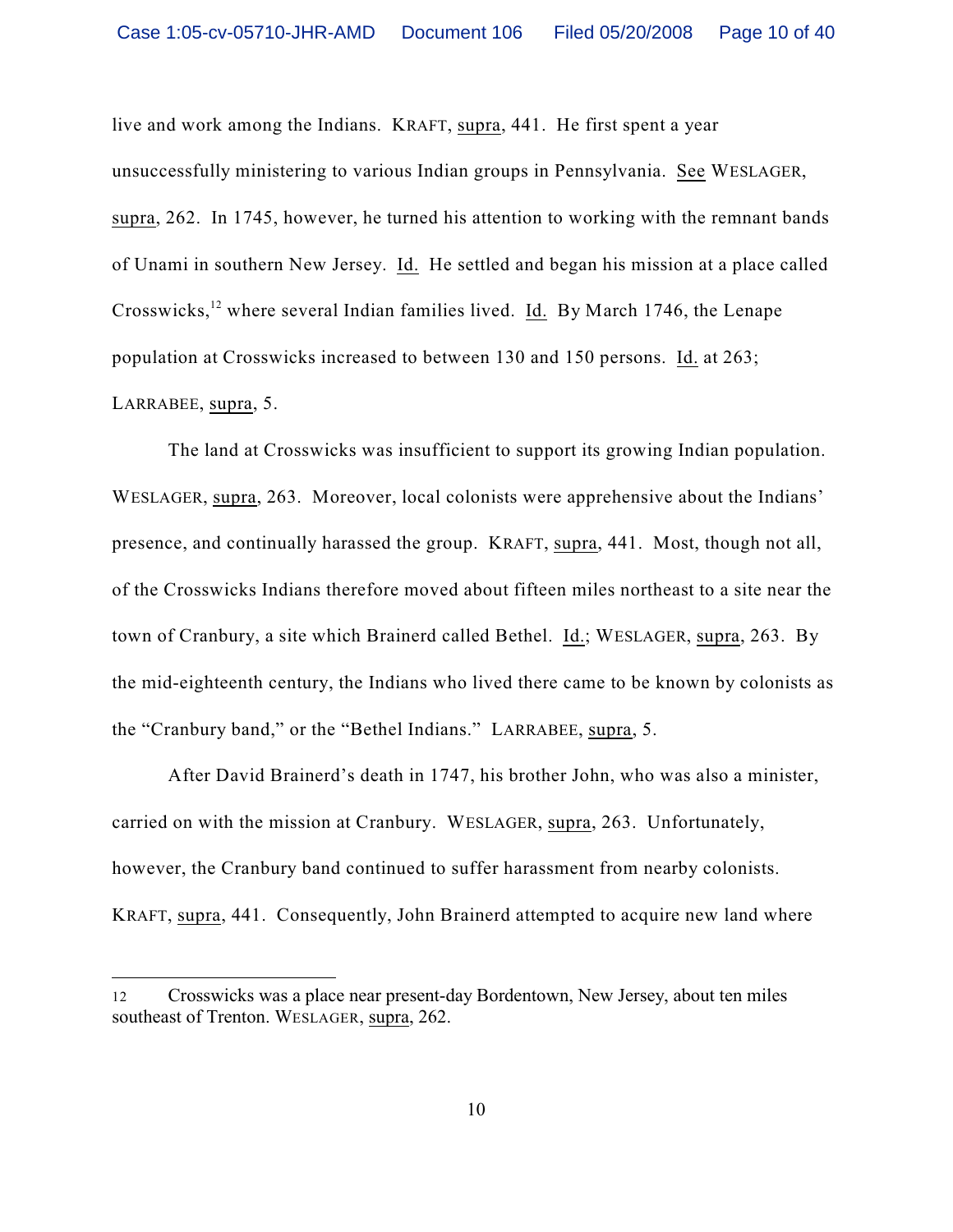the Indians could live in peace and security. WESLAGER, supra, 263. To this end, the Society for Propagating Christian Knowledge approved an effort to purchase some four thousand acres for a new Indian community. LARRABEE, supra, 7. Likewise, a Quaker group called the New Jersey Association for Helping Indians offered additional financial assistance for the reservation effort. WESLAGER, supra, 263.

Despite sectarian support, the plan for a new community did not come immediately to fruition, mainly because of the outbreak of the French and Indian War. Id. This conflict constituted a major crisis for the New Jersey provincial government and forced it to take action on Indian affairs. It also occasioned a split among the Delaware people who had previously moved west, with some fighting for the English and others fighting alongside the French. KRAFT, supra, 456. Although New Jersey was some distance from the fighting in the Pennsylvania frontier, there were reports of murders by the French and their Indian supporters near the province's borders. WESLAGER, supra, 263. Later, Delaware war parties aligned with the French actually crossed into New Jersey, and attacked individual farms and small colonial settlements. KRAFT, supra, 457- 58. In this environment, the government of New Jersey declared war on, and offered scalp bounties for, the hostile Delaware Indians. See id. at 464.

The Cranbury band was not officially targeted by the New Jersey government; the declaration of war extended only to hostile Delawares aligned with the French. See WESLAGER, supra, 264. Nonetheless, the Bethel Indians there were concerned for their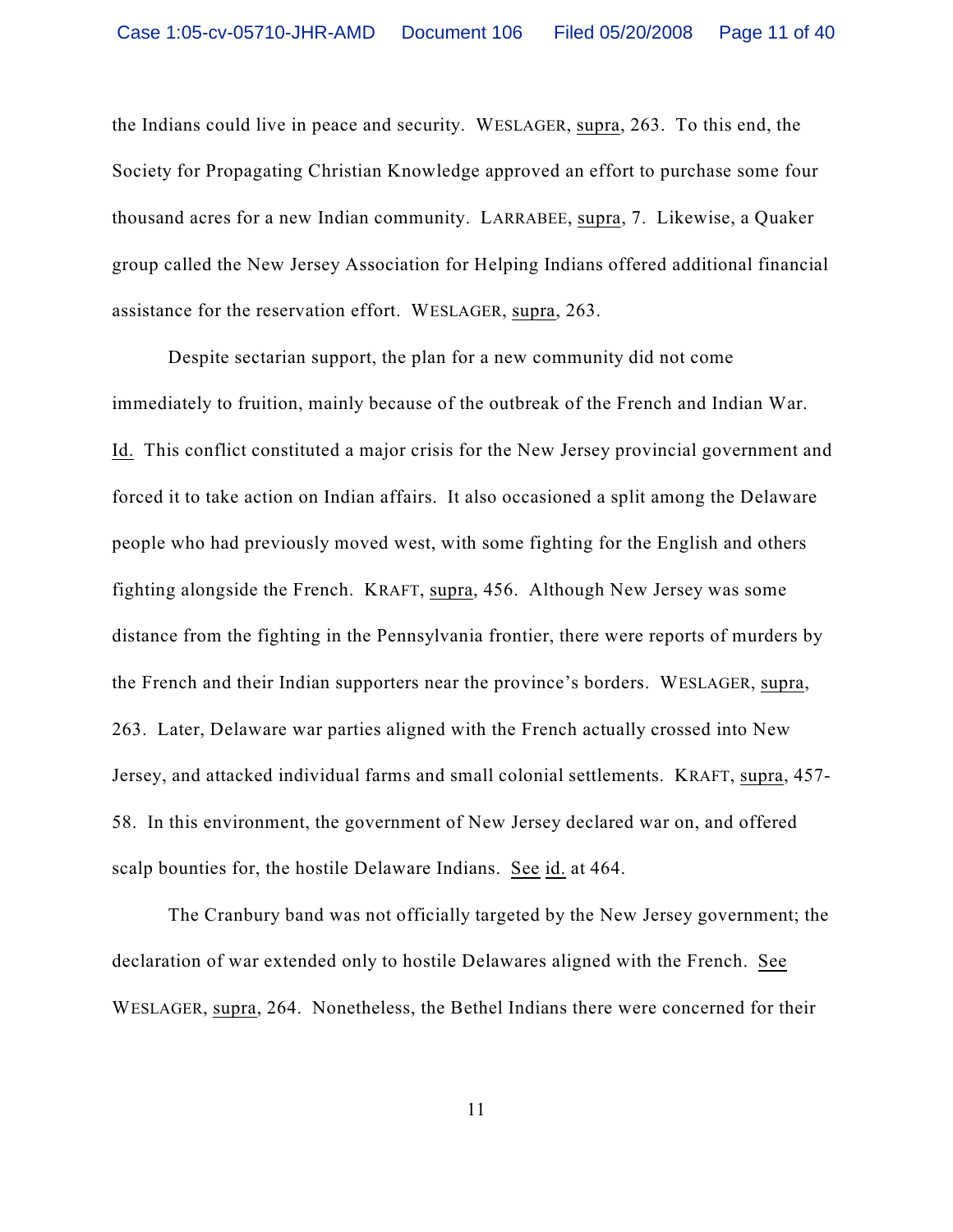safety at the hands of both the colonists (who regarded all Indians as enemies) and the hostile war parties. Id. at 263. In response, the provincial government passed a law that required non-hostile Indians to register with a local magistrate and obtain a letter identifying them as friendly. See LARRABEE, supra, 7. The law further directed the friendly Delaware to wear a red ribbon in order to distinguish themselves from their hostile counterparts. See id. Finally, the peaceful Indians were prohibited from crossing the Delaware and Raritan Rivers to join the war parties. KRAFT, supra, 464.

After several months, the English colonies negotiated a peace treaty with the formerly hostile Delaware groups, and the New Jersey government rescinded its declaration of war. WESLAGER, supra, 264-65. Despite this cessation of hostilities, many settlers were still apprehensive about potential Indian attacks. See id. at 265. Additionally, influential Quaker and Presbyterian leaders believed that New Jersey's Indians had been mistreated by the colonists, which largely caused the Indians' hostility in the first place. Id. There was also a sense that the remaining Indians were themselves growing discontented with their dire economic and social circumstances. See id. For all these reasons, the New Jersey government decided to "right the wrongs and prevent further bloodshed in the province." Id. It therefore appointed commissioners to examine the historic treatment of the Indians. Id.

The commissioners held a preliminary conference with various Unami leaders in January 1756 at Crosswicks. KRAFT, supra, 466; LARRABEE, supra, 7. After hearing the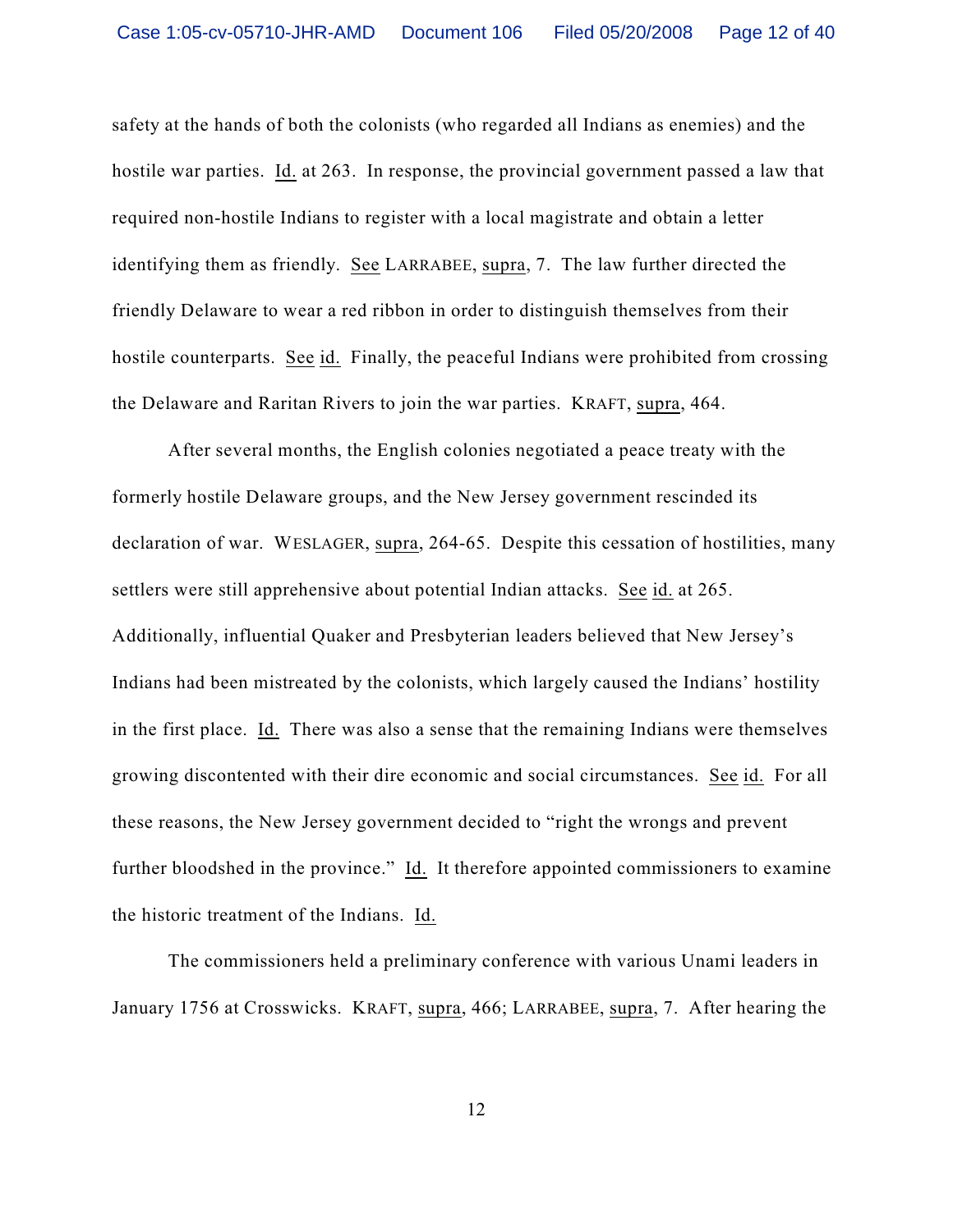Indians' grievances, the commissioners reported their findings to the provincial legislature. WESLAGER, supra, 265. It, in turn, passed a series of laws in 1757 intended to protect the Indians, for example, by prohibiting their imprisonment for debts. Id.

The commissioners also learned that New Jersey had a serious problem relating to Unami land claims. The Delaware, mostly settled at Cranbury with a few remaining at Crosswicks, had no title to the lands they occupied. WESLAGER, supra, 265. As such, they feared the colonists would drive them away from their settlements. Id.

Later, in February 1758, the commissioners held a second meeting at Crosswicks, which was attended by about thirty Delaware representatives. KRAFT, supra, 466. These included a "distinct group" of resident New Jersey Indians–mostly from Cranbury and Crosswicks–and some Indians who had already moved west. LARRABEE, supra, 8; see WESLAGER, supra, 265. The Indians signed a release confirming they had no further land claims south of the Raritan River, except for twenty-two specific tracts. LARRABEE, supra, 8. Since these claims required additional investigation, the Indians also constituted in five of their own powers of attorney to transact all future land claim business. See WESLAGER, supra, 265.

Subsequently, in June 1758, Governor Francis Bernard called a general conference for all New Jersey Indians–both Munsee and Unami–to be held at Burlington later that August. See LARRABEE, supra, 9. There, he hoped to "kindle a Council fire and bury all the blood that has stained our ground, deep in the Earth, and make a new chain of peace .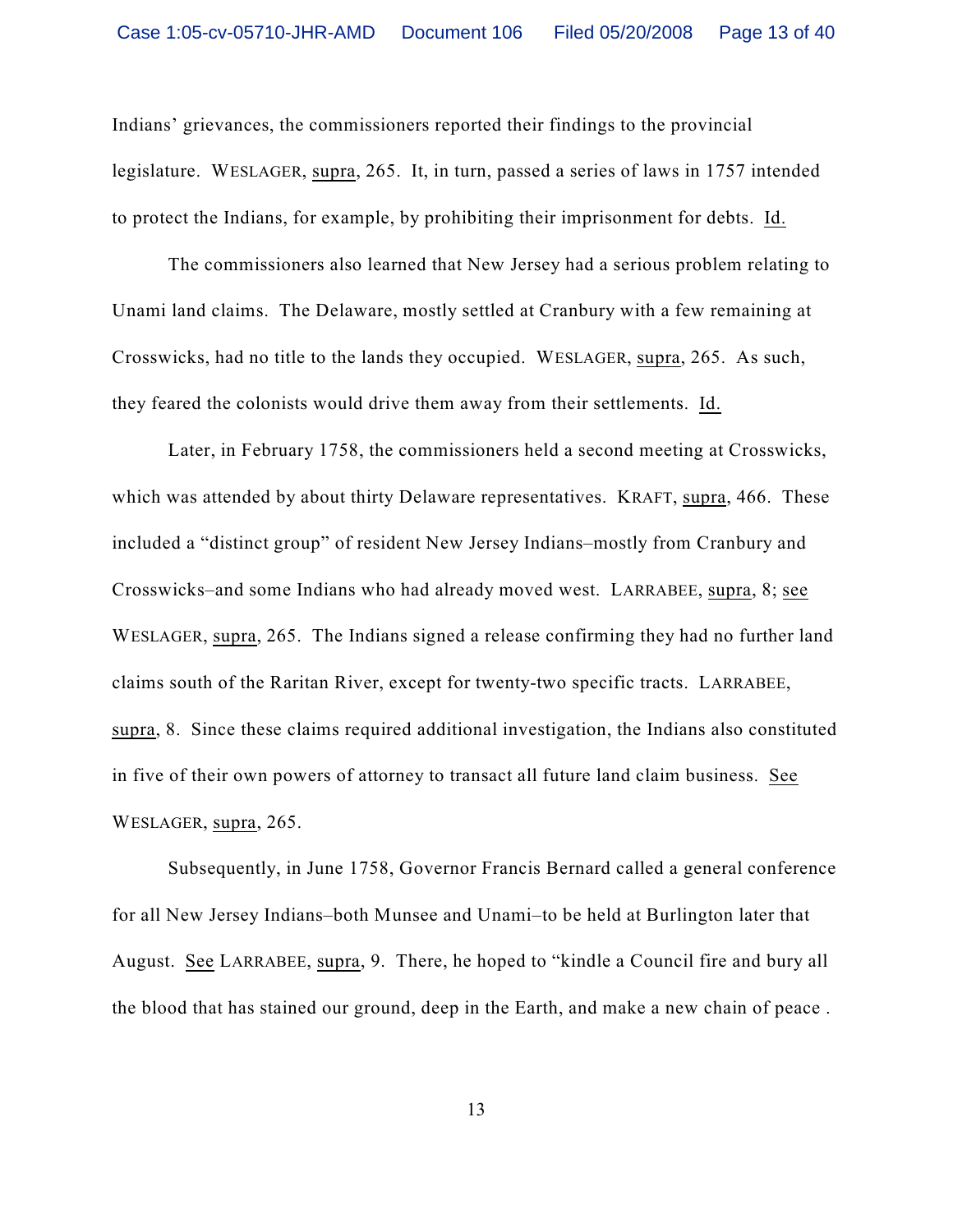. . ." Message from Governor Francis Bernard to the Minisink Indians, *in* IX DOCUMENTS RELATING TO THE COLONIAL HISTORY OF THE STATE OF NEW JERSEY, 1757-1767, 125-26 (Daily Advertiser Printing House 1885) (hereinafter "NJ COLONIAL DOCUMENTS"). At the conference, the Delawares proposed to cede their rights to the aforementioned twentytwo tracts in exchange for a permanent and secure reservation for their community. LARRABEE, supra, 9. However, a final resolution would have to wait because one of the Munsee advisers, who actually was an Iroquois, preferred the discussions to continue at the so-called "Forks of the Delaware," near Easton, Pennsylvania.<sup>13</sup> WESLAGER, supra, 266-67.

Meanwhile, New Jersey's legislature voted to pay the costs of the two Crosswicks conferences, the Burlington conference, and the forthcoming Easton conference.

LARRABEE, supra, 9. More importantly, on August, 12, 1758, it approved the expenditure

of £1,600 for the settlement of all Indian claims in the colony. Id.; KRAFT, supra, 466.

Half of that amount was specifically authorized for the "Purchase of Claims of the

Delaware Indians now inhabiting near Cranberry [sic], and to the Southward of Raritan

River." Act of August 12, 1758, *An* ACT *to empower certain Persons to purchase the*

<sup>13</sup> The reason for the presence and influence of an Iroquois adviser at a conference concerning mainly the Lenape Indians is complicated. For the purposes of this Opinion, however, it is sufficient to understand that by the late seventeenth century, the Lenape people had been somewhat subjugated by the Iroquois as part of a pact called the Covenant Chain. This multi-tribe alliance required the Lenape to seek assistance from the Iroquois in matters such as treaties, land sales, and other important transactions. See KRAFT, supra, 434-35; LARRABEE, supra, 4.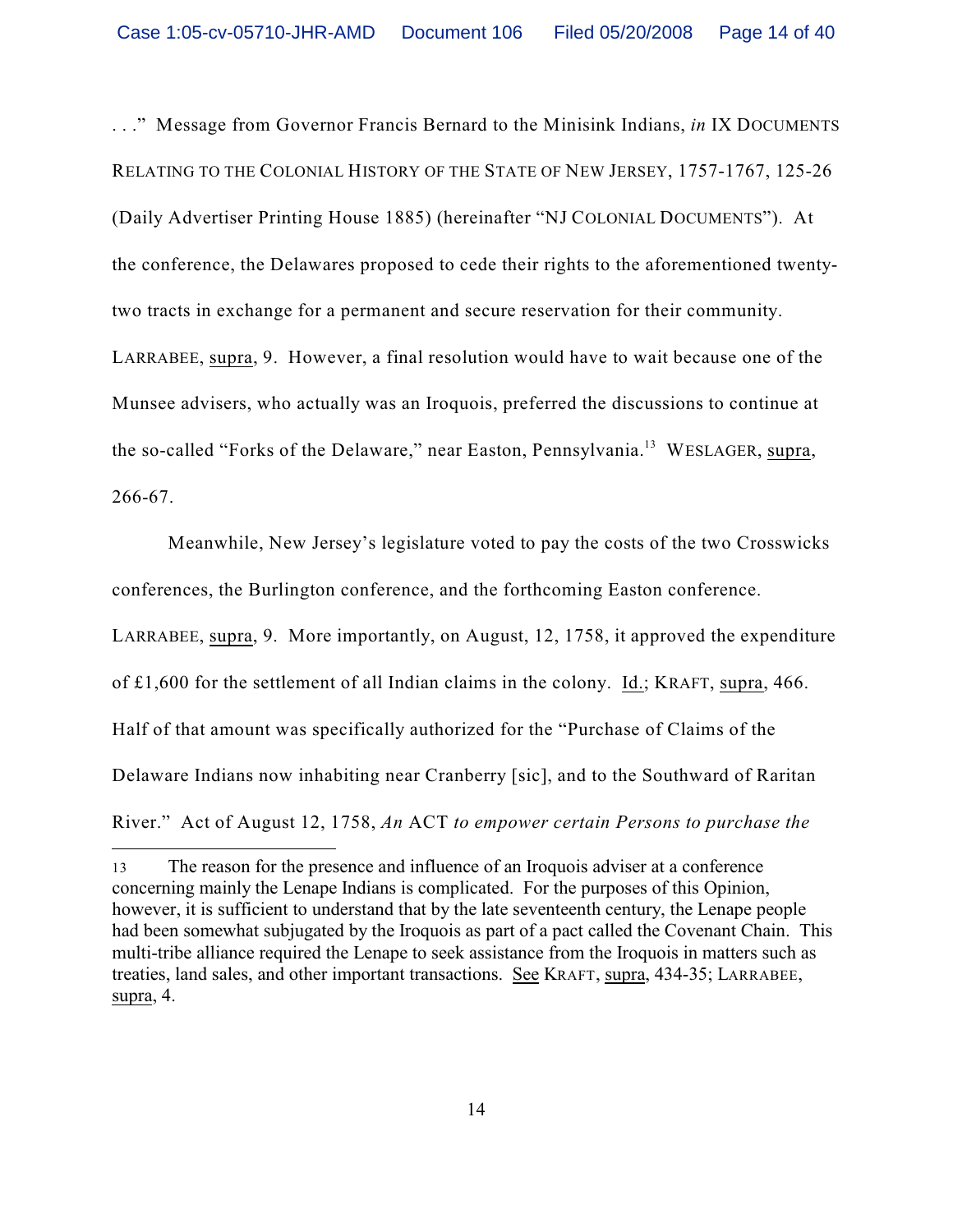Claims *of the* Indians *to Land in this Colony*, Ch. CCCV, Session Laws XXXII George II A.D. 1758, *in* ACTS OF THE GENERAL ASSEMBLY OF THE PROVINCE OF NEW JERSEY 220 (Allison 1776) (hereinafter "Act of August 12, 1758") (italics in original deleted). These Indians did not want an outright cash payment, however. Instead, they desired "to have Part of the Sum allowed them laid out in Land whereon they may settle and raise their necessary Subsistence[.]" Id. The law therefore directed five commissioners to purchase land for the use of the "Said Indian Natives, who have or do reside in this Colony, South of Raritan, and their Successors for-ever [sic]." Id. at 221 (italics in original deleted).

The commissioners fulfilled this directive two weeks later when they acquired 3,044 acres in Burlington County for £740. WESLAGER, supra, 267. On September 12, 1758, the five Indian agents, who were appointed by the Delawares after the second Crosswicks conference, "executed an indenture which conveyed on behalf of the group they represented . . . all remaining rights in the southern portion of the colony," in exchange for the new land. LARRABEE, supra, 10.

These transactions were made official at the Easton conference, which was held October 8-26, 1758. Id. This meeting was really a "general peace settlement between the imperial government and its colonies on one hand and the disaffected Indians of western Pennsylvania and the Ohio country." Id. Indeed, it was attended by over 500 Indians representing the Six Nations–Nanticoke, Tutelo, Unami, Munsee, Mahican, and Pompton. WESLAGER, supra, 268. However, it also served as "the final ratification of the cession of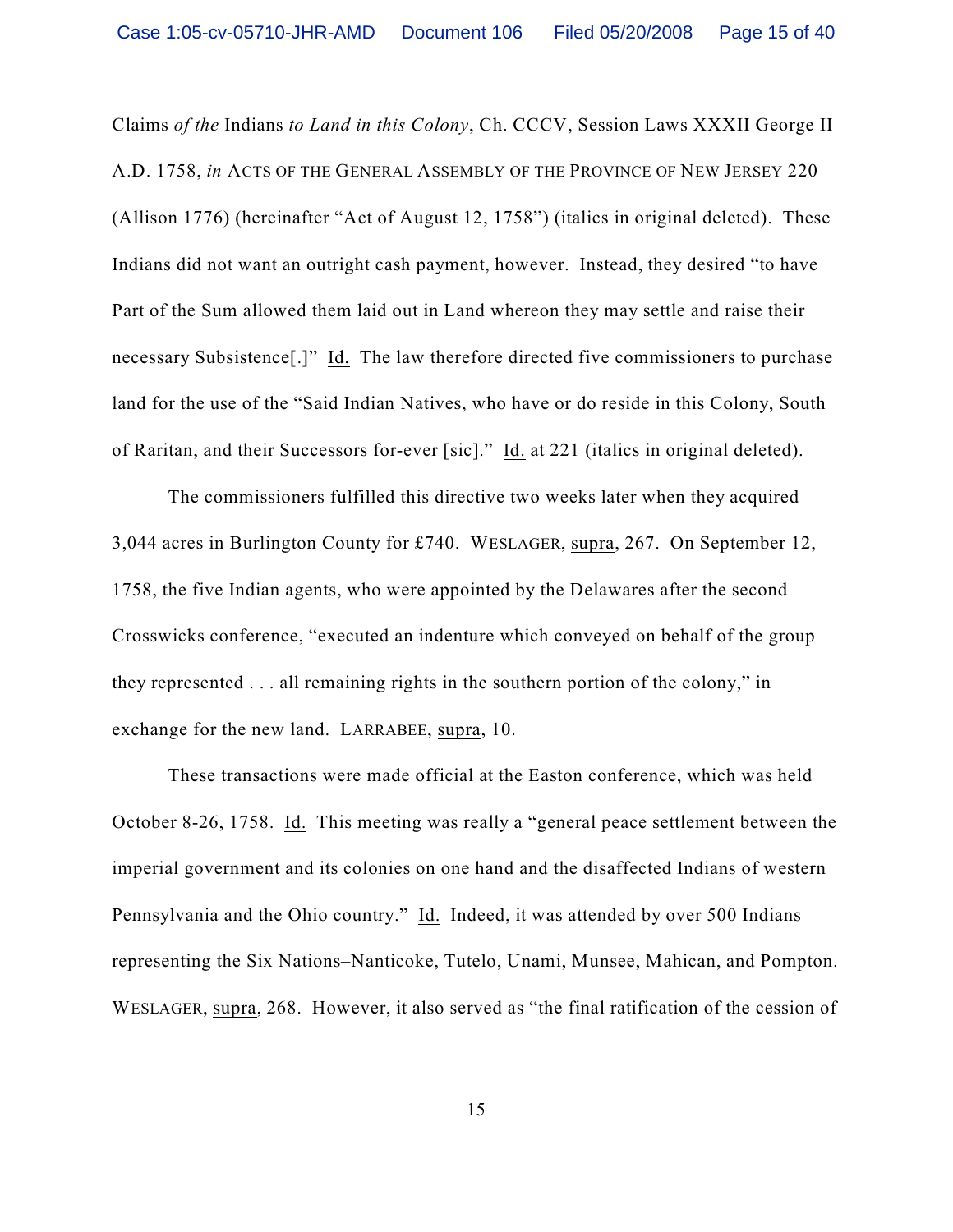all Indian land claims in New Jersey." LARRABEE, supra, 10. To this end, the indenture of September 12, 1758 was confirmed in a memorandum signed by various Delaware leaders and their Iroquois advisers. Id. Additionally, the Munsees, most of whom had already moved west, relinquished their land claims in northern New Jersey for the price of 1,000 Spanish dollars.<sup>14</sup> See KRAFT, supra, 466. A formal treaty—the Treaty of Easton—was thereafter ratified with the exchange of wampum belts and other gifts. Id. at 468. Thus, New Jersey was free of the Indian claims with which it was previously burdened. All that remained was to "settl[e] the Cranbury-Crosswicks band of Lenape in their new community[,]" LARRABEE, supra, 11, which Governor Bernard quickly named Brotherton, WESLAGER, supra, 270.

Shortly after the reservation's purchase, Governor Bernard gave notice "that All Indians that propose to reside in this Province . . . must resort to [Brotherton]." Letter from Governor Francis Bernard to the Lords of Trade (Oct. 31, 1758), *in* NJ COLONIAL DOCUMENTS, supra, 140. Some Indians refused this request and instead lived off reservation in their own communities, "frequently as freeholders, craftsmen, or farm workers." KRAFT, supra, 469-70. However, "a majority of the approximately 270

<sup>14</sup> As its name suggests, the Stockbridge-Munsee has a historic affiliation with the Munsee Indians. However, no party has presented evidence suggesting this affiliation was with the Munsee bands involved in the Easton conference. Instead, the "Munsee" in "Stockbridge-Munsee" appears to have come about when a group of Munsees which had previously gone to Canada joined the Stockbridge Indians in Wisconsin in 1837. See T.J. Brasser, *Mahican*, *in* 15 HANDBOOK OF NORTH AMERICAN INDIANS 198, 210 (Smithsonian Inst. 1978). In any event, the Stockbridge-Munsee's claim of successorship in this case is not premised on the tribe's relationship with any Munsees, but rather on its merger with the Brotherton Delaware.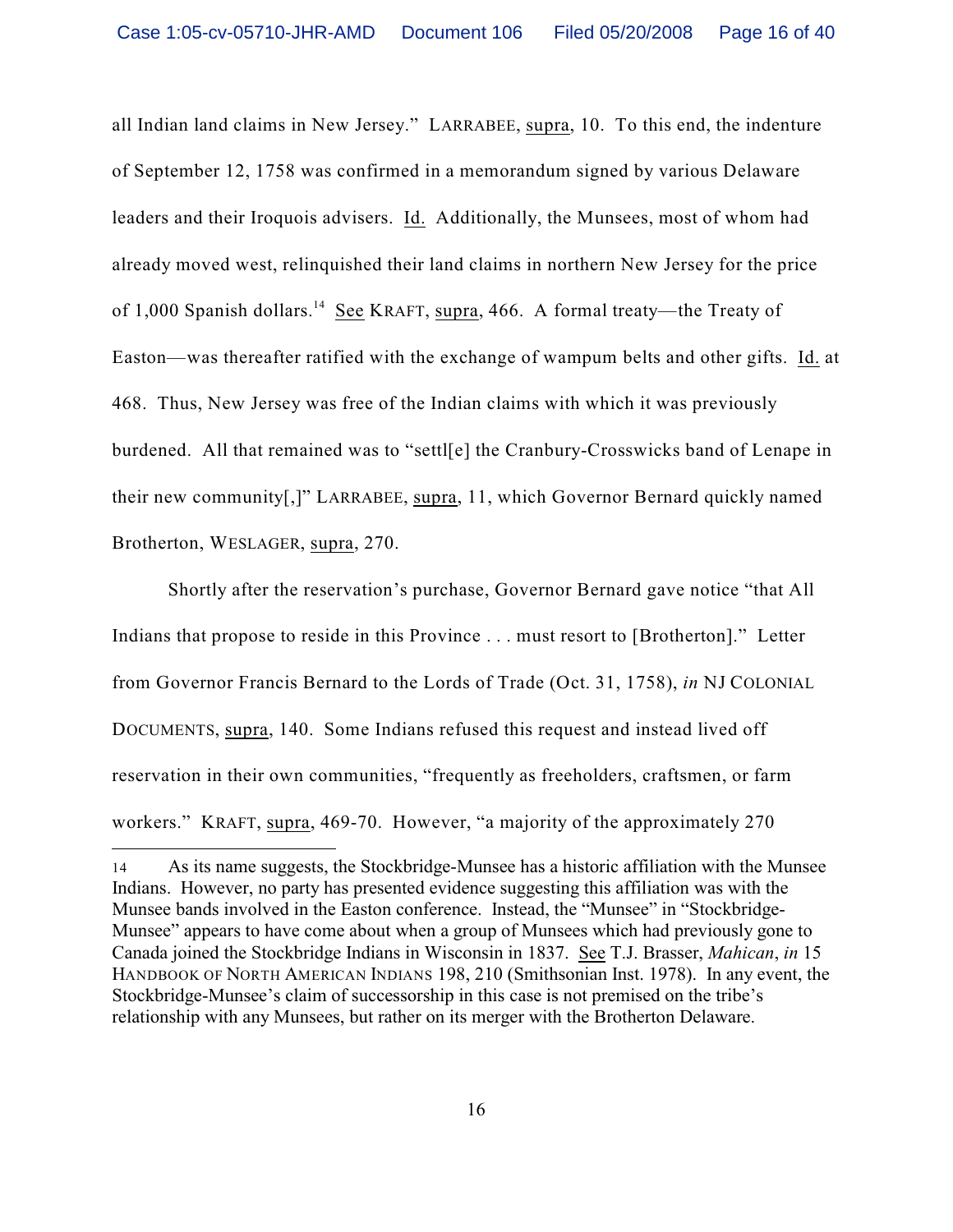Lenape of central New Jersey, loosely referred to as the Crosswicks-Cranbury band, were now at Brotherton[.]" LARRABEE, supra, 13.

Unfortunately, the promise of peace and security for the Indians at Brotherton failed to materialize as planned; the land was not sufficiently productive and colonists in the surrounding areas continued to harass the group. KRAFT, supra, 470-71. Additionally, the Brothertons experienced difficulty in paying for supplies, particularly because the New Jersey government failed to provide any financial assistance. Id. at 471. Circumstances deteriorated so much that by 1775 the Indians there were in a state of abject poverty and near starvation. Id. From this point on, the Brotherton community declined in numbers and morale. LARRABEE, supra, 14. After a series of abortive attempts to sell the land and move west, see WESLAGER, supra, 271-73, the Brotherton group finally decided it was time to leave, KRAFT, supra, 471.

Around the turn of the nineteenth century, the Brotherton Delaware accepted an invitation to join the Stockbridge Indians who resided in New Stockbridge, New York.<sup>15</sup>

WESLAGER, supra, 274. Weslager adds that the Brothertons may have accepted this invitation at the behest of some members who, like most Stockbridge, were of Mahican ancestry. See id.

Weslager elaborates on the nature of this invitation:

In a speech made before members of the New Jersey Historical Society, January 21, 1875, Samuel Allinson said that in 1832 he had seen a copy of this invitation, which could no longer be found, and that the Stockbridges urged the Brotherton people to "pack up their mat" and "come and eat out of their dish," adding that "their necks were stretched in looking toward the fireside of their grandfather till they were as long as cranes."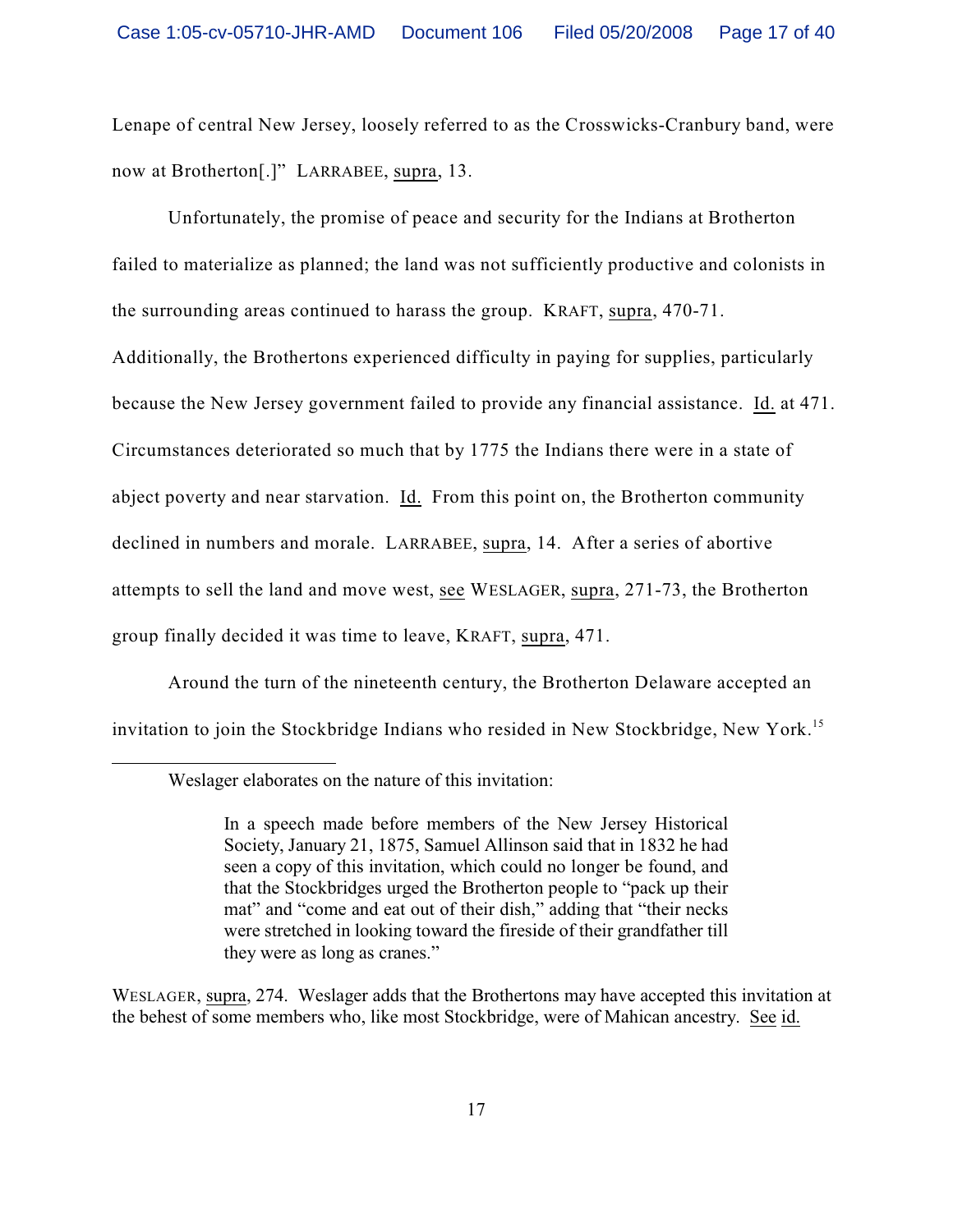WESLAGER, supra, 274. They therefore petitioned the New Jersey government in 1801 to

sell Brotherton and give them the proceeds to finance this move. Id.

The New Jersey legislature acted favorably on this request. On December 3, 1801,

it passed a bill authorizing the sale of the Brotherton Reservation, the preamble to which

states:

Whereas the Commissioners appointed by law to superintend the affairs of the Indian Natives, at Brotherton, have by their memorial, set forth that it is the desire of said Indians to dispose of their interest in the property held in trust for their use, in the county of Burlington, and remove to the settlement of New-Stockbridge, in the State of New York: And whereas it appears by the petition of said Indians at Brotherton, and the correspondence between them and the Indians at New-Stockbridge, that it is their desire to be enabled to accomplish an union, which would be agreeable and beneficial: and whereas it is the desire, and duty of the Legislature, to adopt such measure as would promote the happiness and comfort of the said Indians:-

Act of December 3, 1801, *An ACT to constitute and appoint Commissioners to sell and*

*convey certain Lands held in Trust for the Indian Natives at Brotherton, in Evesham*

*Township, in the County of Burlington, and to appropriate the Monies thence arising for*

*the Benefit of the said Indians*, Ch. LXIII, *in* ACTS OF THE TWENTY-SIXTH GENERAL

ASSEMBLY 132 (Mann & Wilson 1801) (hereinafter "Act of December 3, 1801"). To this

end, the legislation directed the commissioners to subdivide and sell the land, so long as

they first reported to the governor that three-fourths of the adult Brotherton Indians

consented to the sale. Id. at 133-34. The commissioners were then to distribute the sale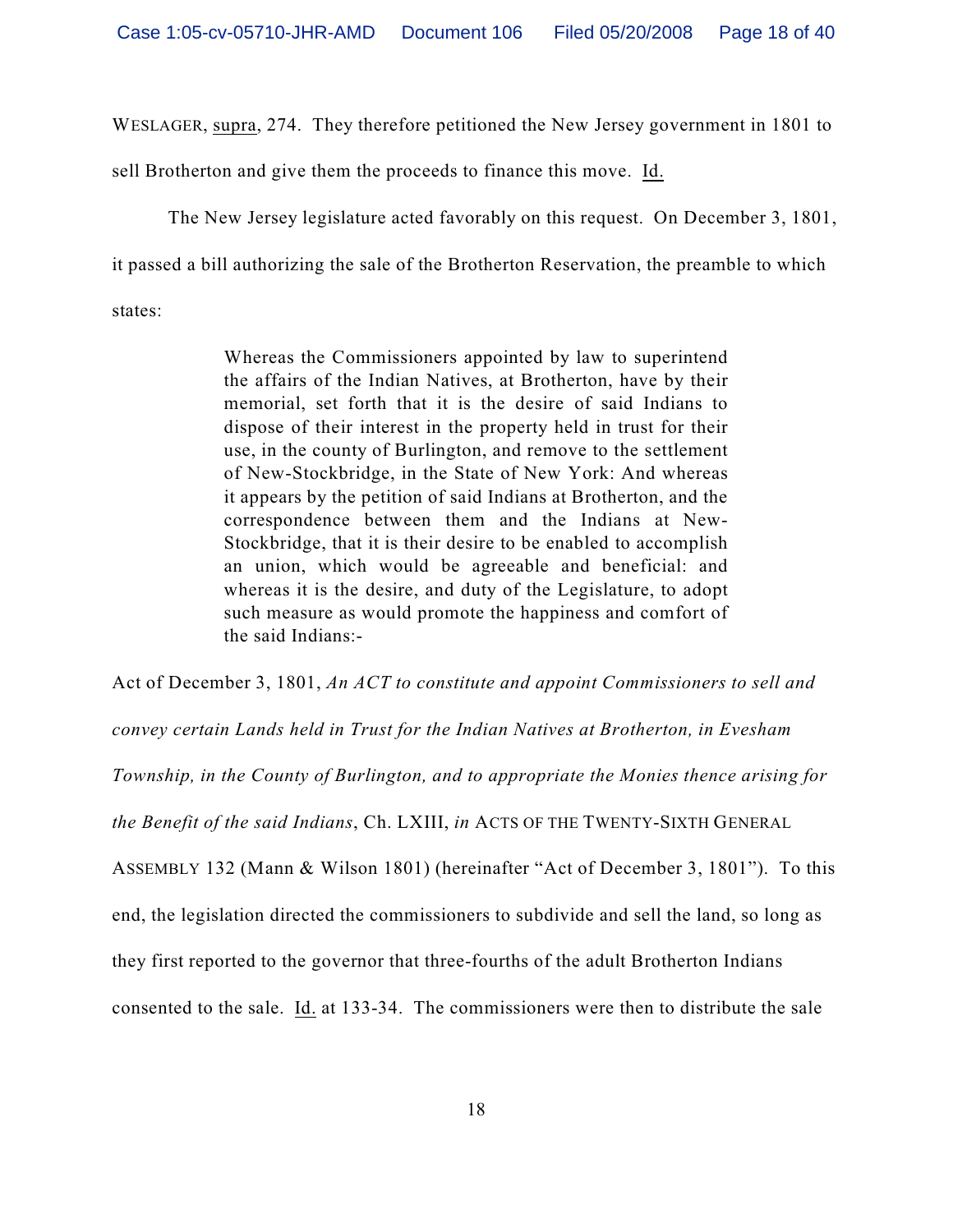proceeds to the Indians to finance their move, as well as to purchase clothing, tools, and furniture. See id. at 132. If any portion of the proceeds went unused, the commissioners were directed to purchase and hold United States government securities for the Indians. See id. at 133. Finally, the bill instructed the commissioners "to obtain . . . sufficient evidence of the admission of the said Indians of Brotherton, into the tribe at Stockbridge." Id.

Thereafter, the commissioners met with the Brothertons and obtained consent for the sale from forty-six out of the sixty-three adults then living on the reservation. See LARRABEE, supra, 17. Although this was two votes short of the required three-fourths proportion, the commissioners reported to the governor that the necessary threshold of consent was reached, and the governor accepted this representation. Id. The commissioners then divided the land into thirty-four numbered lots, id., and sold them for prices ranging from two to five dollars per acre, WESLAGER, supra, 274-75. In keeping with the Act of December 3, 1801, a portion of the proceeds was given to the Indians to finance their move and purchase various supplies. See KRAFT, supra, 472. The remainder of the money was invested in United States government securities on their behalf. Id.

The commissioners' final report to the legislature indicates they accompanied more than three-fourths of the Brotherton Indians, or eighty-three people in all, to New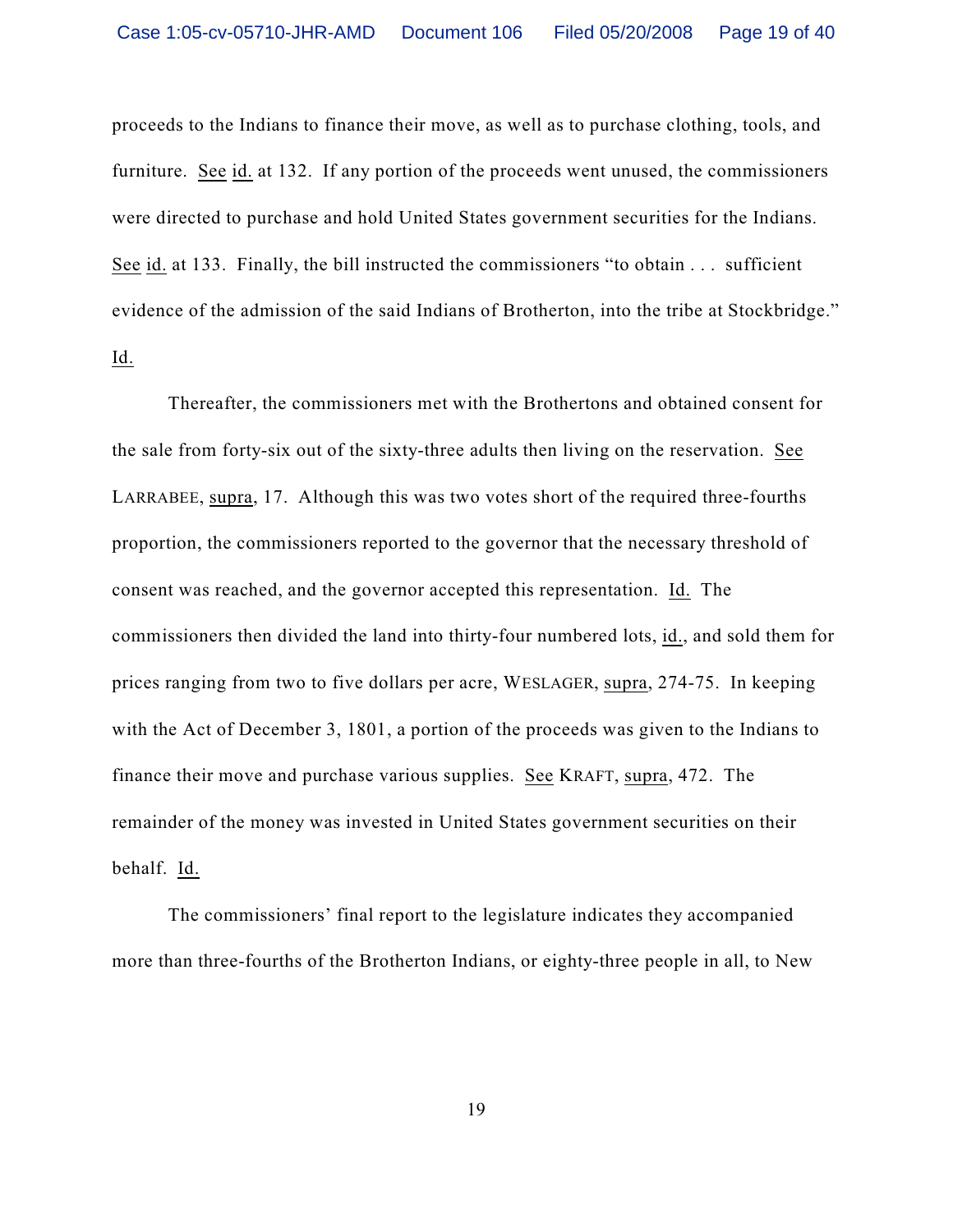Stockbridge.<sup>16</sup> See Minutes of the General Assembly, November 23, 1802, *in* VOTES AND PROCEEDINGS OF THE TWENTY-SEVENTH GENERAL ASSEMBLY OF THE STATE OF NEW JERSEY 93 (Sherbun & Mershon 1802). Moreover, the commissioners reported that the Stockbridge Indians held a council meeting in which they delivered speeches and presented wampum to the commissioners as "a pledge of friendship, and as a security for the Lands and privileges given by the Said New Stockbridge tribe of Indians, to the Delaware tribe . . . ." Id.

According to one researcher, "[w]ith this move . . . , the Brotherton Indians of New Jersey lost their tribal identity . . . ." KRAFT, supra, 472. This appears to be an accurate description, as the merger of the Brothertons into the Stockbridge tribe is well documented. For example, a Stockbridge missionary named John Sergeant recorded in his diary in October 1804 that he witnessed a council meeting during which leaders of the Brotherton Delaware expressed their gratitude to the Stockbridge for being admitted into their tribe, after which the Indians exchanged strings and belts of wampum. See John Sergeant, Journal of John Sergeant, Missionary to the Stockbridge Indians from the Society in Scotland for Propagating Christian Knowledge (unpublished journal, held in the Rauner Special Collections Library at Dartmouth College). Likewise, an 1824 New

<sup>16</sup> This figure is generally consistent with historian Samuel Allinson's 1875 report that between seventy and eighty Brothertons moved to New Stockbridge. See LARRABEE, supra, 17. Moreover, as Larrabee notes, "these numbers are within the range of the size of the Brotherton community during most of its existence, and of the Bethel group at Cranbury which seems to have formed the core of those founding Brotherton." Id.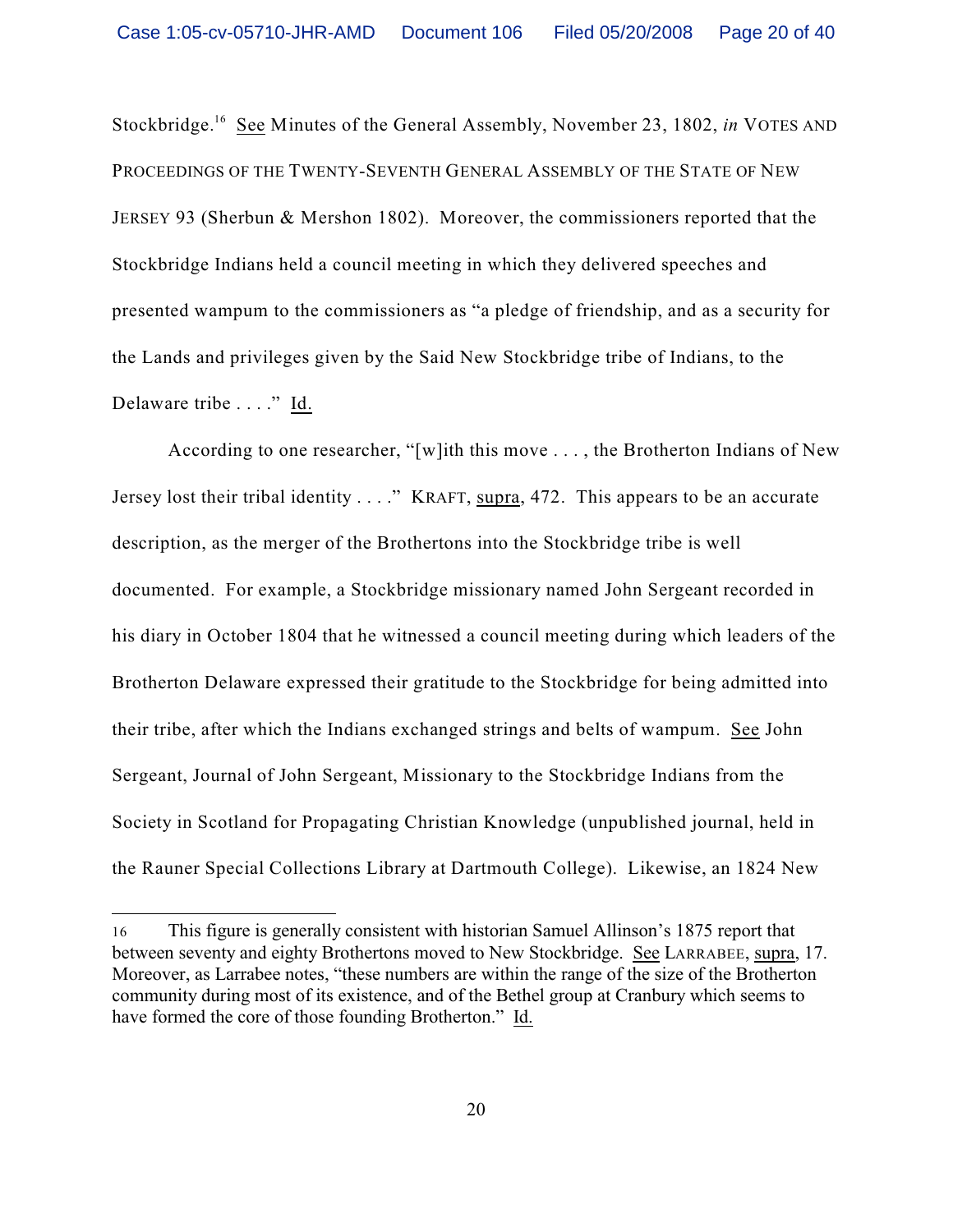York law recognized that the Brotherton Indians had been incorporated into the Stockbridge and authorized "the Stockbridge and Delaware Indians that have been adopted into the Stockbridge tribe, to meet in general council and . . . appoint peacemakers and [a] town clerk . . . ." Act of April 7, 1824, *AN ACT to provide for the appointment of Peace-Makers and Town Clerk for the Stockbridge Indians, and for other purposes*, Ch. CLXXVII, *in* LAWS OF THE STATE OF NEW YORK PASSED AT THE FORTY-SEVENTH SESSION OF THE LEGISLATURE 195 (Leake & Croswell 1824).

The Stockbridge and Brotherton Delaware's dealings with one another later in the nineteenth century also reflect the merger of the latter into the former at the turn of the century. In 1822, the Brothertons successfully petitioned New Jersey's legislature to place the balance of the money raised by the sale of the reservation into a Utica, New York bank. See Act of November 28, 1822, *AN ACT respecting the Brotherton Indians*, *in* ACTS OF THE FORTY-SEVENTH GENERAL ASSEMBLY OF THE STATE OF NEW JERSEY 98- 99 (Justice 1823). This money was then used to jointly finance a western move, first to the White River in Indiana, then to a tract near Green Bay, Wisconsin. WESLAGER, supra, 275; KRAFT, supra, 472-74; LARRABEE, supra, 17. In preparation, the leaders of the Stockbridge and the Brotherton Delaware entered into a formal merger agreement, confirming equal rights in their new lands:

> Articles of agreement made [and] entered into at Vernon in the state of New York this  $23<sup>rd</sup>$  day of September in the year one thousand eight hundred and twenty three between . . .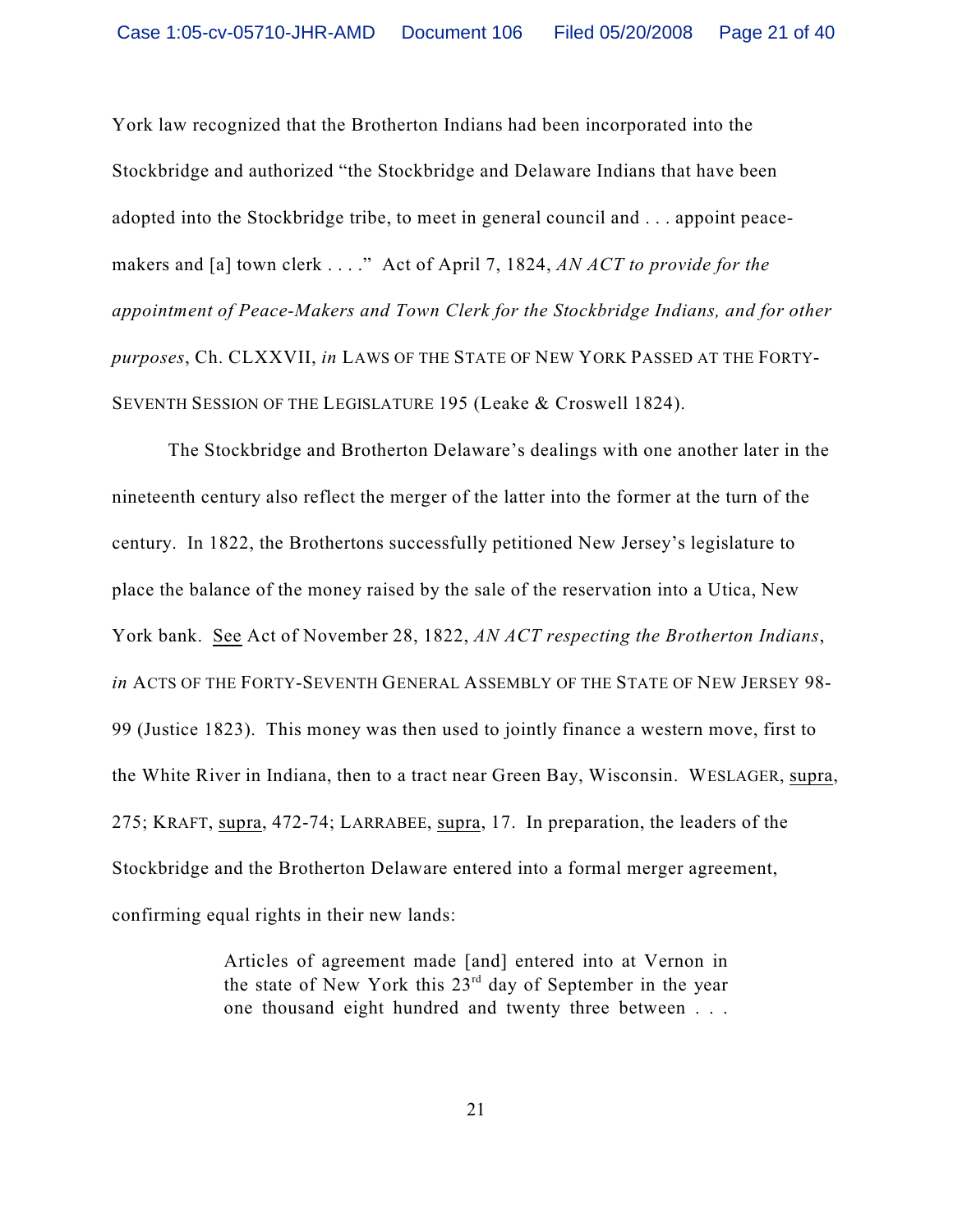chiefs and head men of the Delaware tribes of Indians formerly from the state of New Jersey of the one part  $\& \dots$ chiefs and head men of the Muhheconnuk Tribe commonly called the Stockbridge Indians of the other part. Witnesseth article first that the Muhheconnuk Tribe or nation of Indians . . . do hereby cede grant bestow to said Brotherton Indians and to their scattered brethren in the state of New Jersey to them and to their offspring stock & Kindred forever an equal right title interest claim with us the said Muhheconnuk Tribe or nation of Indians and are to be considered as a component part of the Muhheconnuk or Stockbridge nation to all the lands comprehended within and discribed [sic] in the two treaties made at Green Bay with the six nations & the St. Regis Stockbridge Munsee nations of Indians [on August 18, 1821] .... Article second In consideration of the aforesaid granted and bargained premises which the said Muhheconnuk tribe or nation of Indians hereby promise covenant & agree to warrant and defend to said Brotherton Indians and to their progeny forever said Brotherton do hereby promise & agree to pay unto the said Stockbridge Indians [\$1,000].

*Lands for Stockbridge and Brothertown [sic] Indians*, *in* XV COLLECTIONS OF THE STATE

HISTORICAL SOCIETY OF WISCONSIN 6-8 (Democrat Printing Co. 1900).

The Brotherton Indians' last official contact with the State of New Jersey came in

1832. By this point, about forty descendants of the original Brotherton group lived with

the Stockbridge in Wisconsin. LARRABEE, supra, 7. They sent an emissary named

Bartholomew Calvin back to New Jersey to represent them in a final settlement of their

rights with the state. WESLAGER, supra, 275. Although they had received full payment

for the sale of the reservation, the Brothertons insisted that they still owned hunting and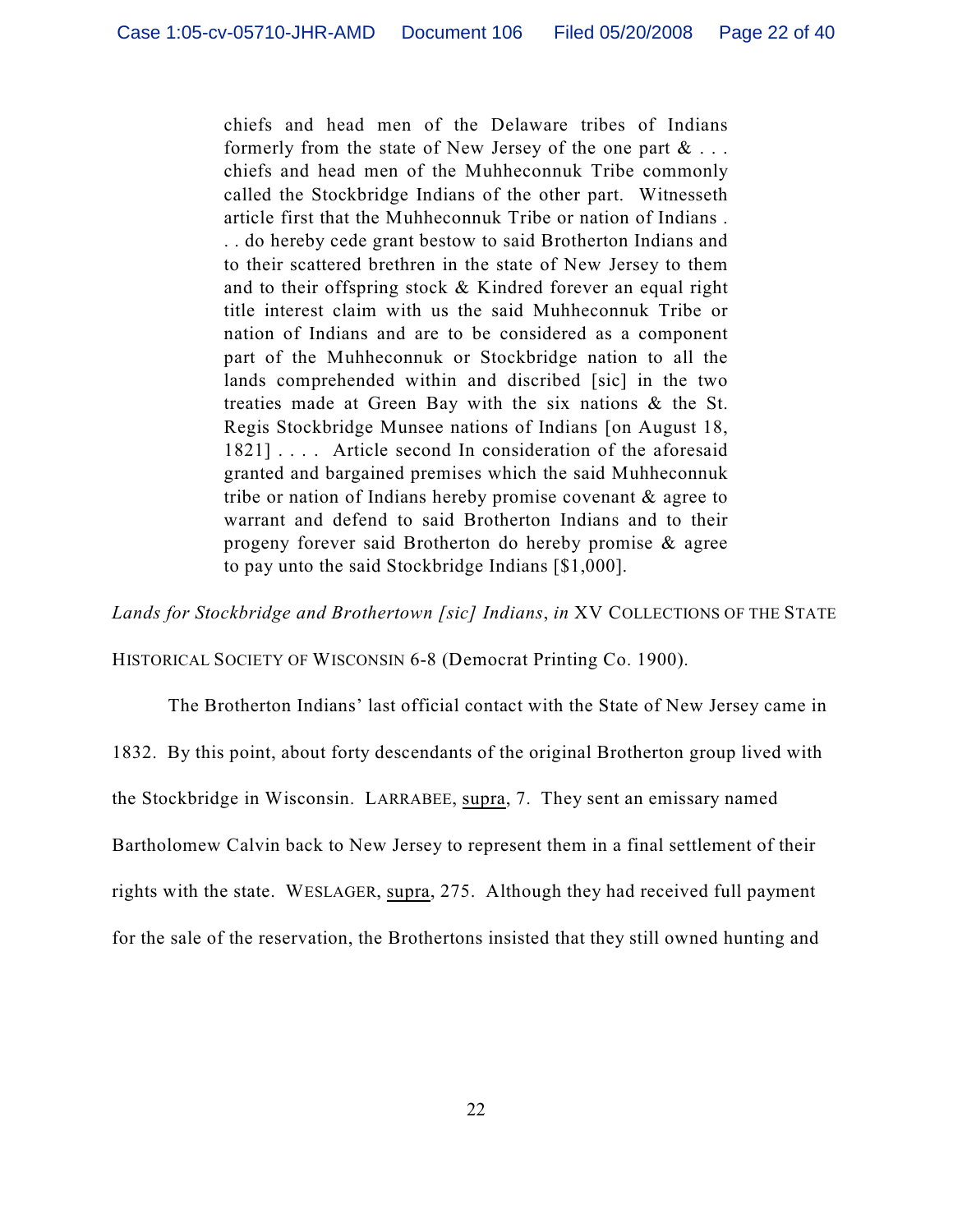fishing rights in southern New Jersey.<sup>17</sup> Id. The object of sending Calvin was to negotiate a cash settlement in exchange for the Indians' relinquishment of these rights. Id. The legislative committee to which this request was referred concluded that, although there was no legal obligation to do so, payment should be made "'as a memorial of kindness and compassion.'" Id. at 276 (citation omitted in original). The legislature therefore appropriated \$2,000 for the Indians in exchange for a deed acknowledging they had no further land rights in the state. See id. at 276-77. As one researcher puts it, "With this grant the last official Delaware connection with the State of New Jersey was severed." KRAFT, supra, 474.

Although one might assume that the departure of the Brothertons in 1802 meant the last of the Delaware Indians had left New Jersey, this was not the case. WESLAGER, supra, 277. Instead, "some families or individuals remained, and have left descendants." LARRABEE, supra, 17. These scattered remaining people "contributed genetic material and some cultural memories to mixed racial groups in New Jersey." Goddard:1, supra, 222. Weslager elaborates on this point:

> Some married white spouses and their children became members of white society; others were absorbed into the black population; and still others contributed Indian blood to the tri-racial groups that may still be found in the East, like

<sup>17</sup> These rights had been reserved to the Delaware in the Act of August 12, 1758, which explained "[t]hat no Conveyance to be made . . . by the Indians shall prejudice any Right they now have to hunt on any uninclosed [sic] Lands, or fish in the Rivers and Bays of this Colony." Act of August 12, 1758, supra, 221.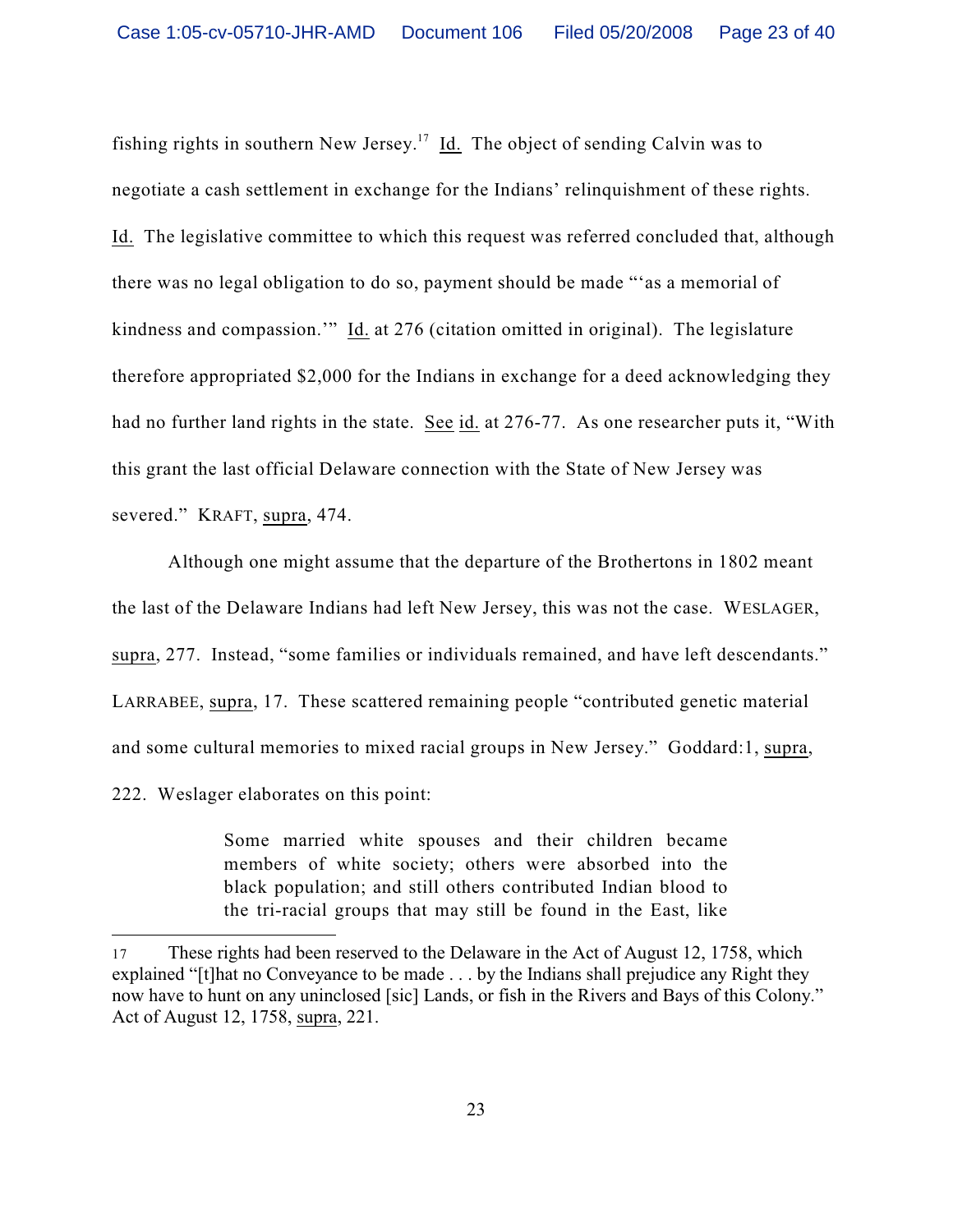the so-called Moors of Delaware and New Jersey, and the Gouldtowners of New Jersey.

WESLAGER, supra, 277. Nonetheless, "[a]fter 1802 there were no recognized groups of Indians in New Jersey . . . ." LARRABEE, supra, 17. Rather, "the Lenape as such were gone  $\dots$ ." Id.

### II. DISCUSSION

Having identified the relevant historical documents, it appears that the successorship question involves a two-part inquiry. First, the intended beneficiary of the Brotherton Reservation must be identified because the various conferences leading to reservation's creation were attended by, and concerned the rights of, Indians from many different tribal and band affiliations. Second, the relevant tribal succession principles must be identified and applied to the facts and evidence in this case. As discussed below, this two-step analysis reveals that the Brotherton Reservation was created to benefit New Jersey's remaining Unami Lenape, particularly the group residing at Cranbury and Crosswicks. However, neither the Stockbridge-Munsee nor Plaintiff has submitted sufficient documentation to show it succeeded this group.

### A. For Whom was the Brotherton Reservation Created?

In most tribal succession cases, there is little question as to the entity a modern tribe purports to succeed. This case is different, however, because representatives from many different tribes and bands, some of which had already left New Jersey, were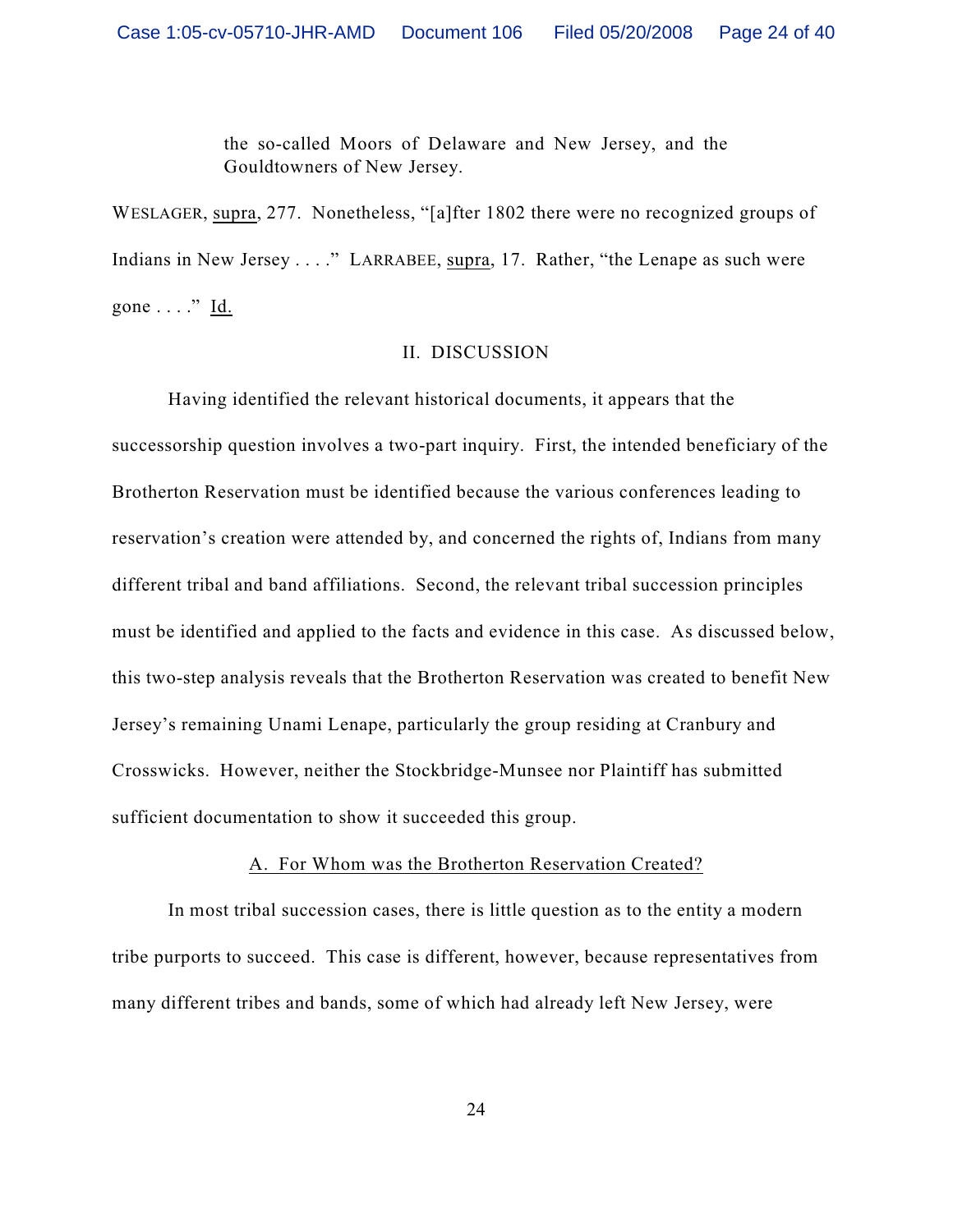involved in the negotiations leading to the creation of Brotherton. A threshold question therefore exists as to the reservation's intended beneficiary.

As previously discussed, the Act of August 12, 1758, which authorized the purchase of Brotherton, appropriated £1,600 for the settlement of Indian land claims in New Jersey. Half of this amount was dedicated to purchasing the rights claimed by "the Delaware Indians now inhabiting near Cranberry [sic], and to the Southward of Raritan River." Act of August 12, 1758, supra, 220 (italics in original deleted). But the law recognized that these Indians wanted "to have Part of the Sum allowed them laid out in Land whereon they may settle and raise their necessary Subsistence[.]" Id. Commissioners were therefore directed to purchase land for the use of the "Said Indian Natives, who have or do reside in this Colony, South of Raritan . . . ." Id. (italics in original deleted).

The statutory language itself shows Brotherton was purchased as a homeland and settlement for the Indians who lived south of the Raritan River. To the colonists, this surely meant the Unami Lenape. See KRAFT, supra, 4, 7 (explaining that Indians south of the Raritan Valley spoke the Unami dialects and that colonists therefore often referred to all Indians in that area as "Unami"). Larrabee's work confirms this understanding: "The center of the province had been inhabited by the Unami, the main division of the Lenape.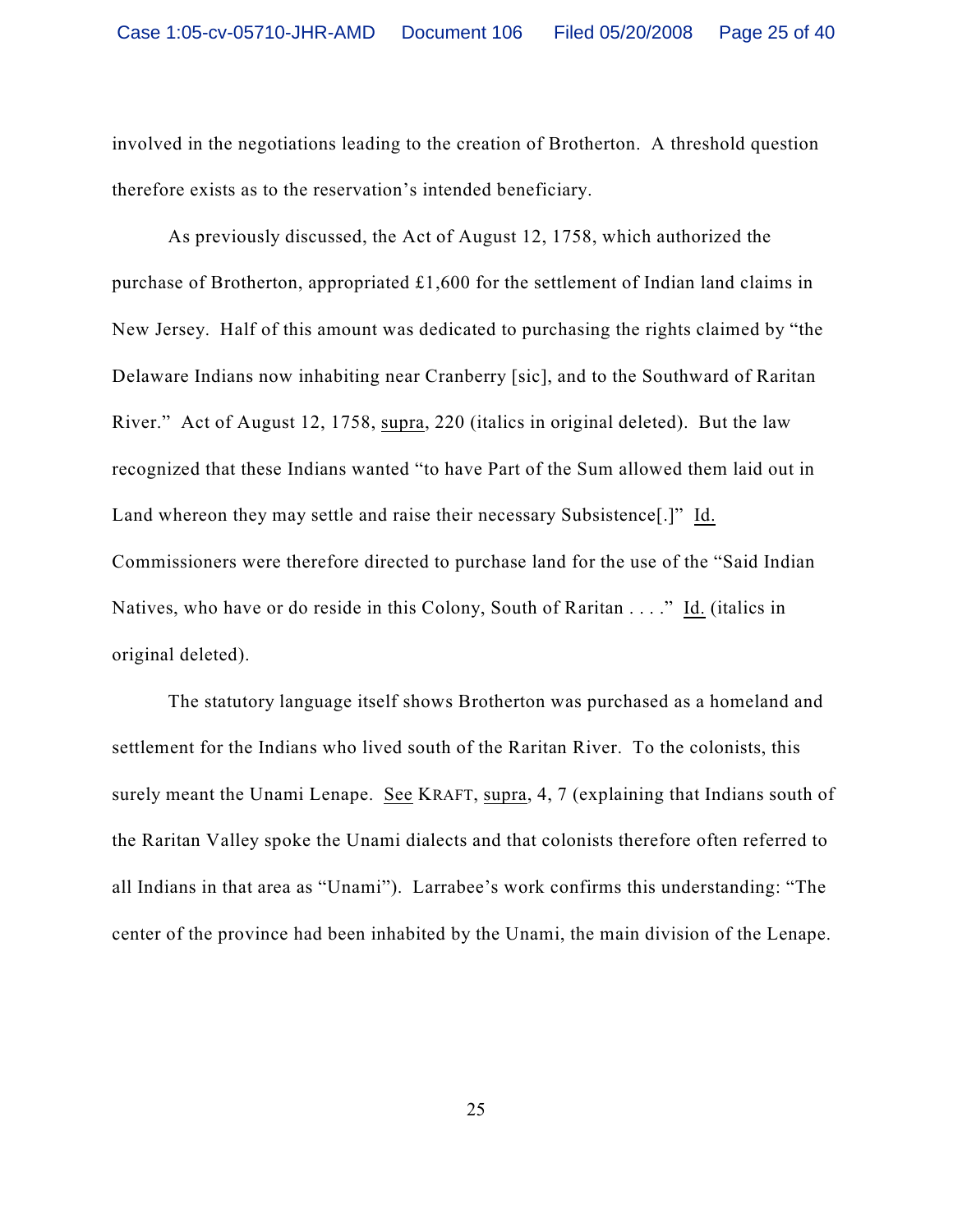It is the remnant group in this area which was the occasion for Brotherton, so we can assume that they were Unami Lenape." LARRABEE, supra, 4 (citations omitted).

Plaintiff agrees with this basic conclusion, but suggests Brotherton was intended to benefit all Unami speakers as individuals, rather than any particular Unami political entity.<sup>18</sup> See Pl. Br., p. 4-5. The statutory reference to "the Delaware Indians now inhabiting near Cranberry" seems to refute this position, however, and suggests instead that Brotherton was specifically intended to benefit the so-called Cranbury band, which, by the mid-eighteenth century, had largely been transplanted from its original settlement at Crosswicks. Larrabee's work supports this conclusion; he noted, for example, that the Delaware at the second Crosswicks conference were represented primarily by Indians from Cranbury and Crosswicks, and referred to them as a "distinct group" which had resided in "the central area of the province."<sup>19</sup> LARRABEE, supra, 8. Larrabee also wrote that, after having purchased Brotherton, [t]here remained now the problem of settling the Cranbury-Crosswicks band of Lenape in their new community." Id. at 10. Later in his

<sup>18</sup> Plaintiff has been somewhat inconsistent in maintaining this position. On the one hand, it claims in its brief opposing the Stockbridge-Munsee's motion that Brotherton was not created for a particular group of Indians. On the other hand, its principal tribal officer, James Brent Thomas, seems to acknowledge that the reservation was intended to benefit a distinct group of Delaware Indians, which he identifies as the "Brotherton Tribe." See, e.g., Thomas Ltr. to the Court, 2/1/07, p. 7; Thomas Ltr. to the Court, 5/30/07, p. 7.

<sup>19</sup> It should be remembered that Crosswicks and Cranbury were both located in central New Jersey with the former being about ten miles southeast of Trenton and the latter being about fifteen miles northeast of the former. See WESLAGER, supra, 262-63.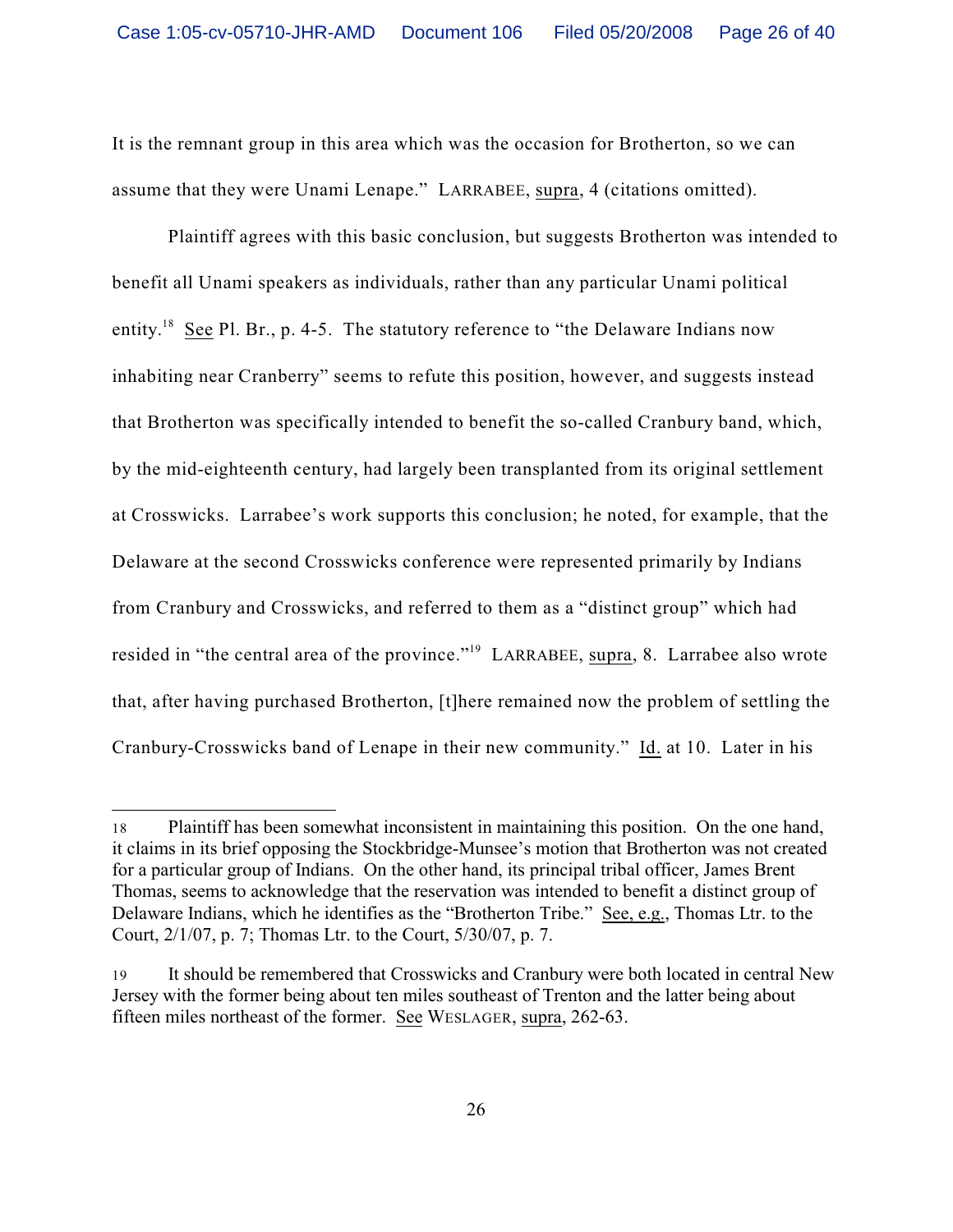work, he highlighted the fact that "a majority of the approximately 270 Lenape of central New Jersey, loosely referred to as the Crosswicks-Cranbury band, were now at Brotherton . . . ." Id. at 13.

Additionally, this group's mistreatment and hardship, first at Crosswicks and then at Cranbury, appears to have been a primary motivation for the creation of a secure reservation in the first place. See, supra, pp. 9-11. Indeed, the first Crosswicks conference revealed that New Jersey's problem relating to Delaware lands stemmed from the fear among the Indians at Cranbury and, to a lesser extent, Crosswicks that white settlers would displace them from their homes. See WESLAGER, supra, 265. This further suggests the reservation was intended primarily for this distinct group.

Although Brotherton was intended to benefit the Unami generally and the Cranbury-Crosswicks group in particular, it was, as a practical matter, open to all Indians–northern and southern alike. Indeed, the provincial government conditioned all remaining Indians' continued residence in New Jersey on their relocation to the reservation. In a letter to the Lords of Trade, Governor Francis Bernard described the outcome of the Easton conference and the establishment of Brotherton:

> In regard to the Southern claim the Indian Attornies [sic] agreed to accept of Lands for them to settle on in lieu of the lands claimed by them. And accordingly a tract containing 3000 Acres has been purchased  $\&$  conveyed to me  $\&$  the Commissioners in trust for the Indians etc [sic] in consideration of which they have released all their claims to

> > 27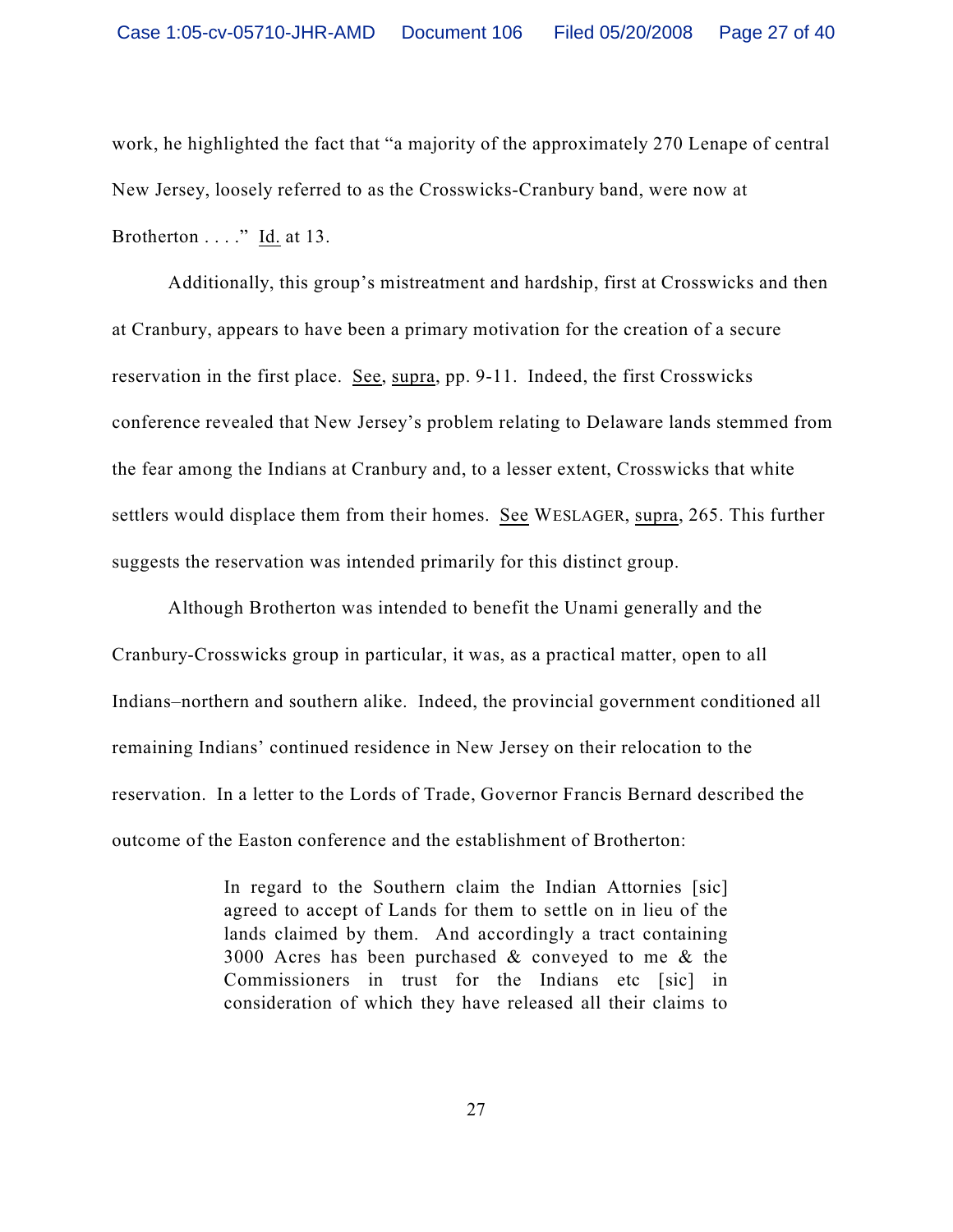the lands Southward of the Raritan. *And notice has been given that All Indians that propose to reside in this Province (which according to exact return made to me are now about 270) must resort to that tract of land . . . .*

Letter from Governor Francis Bernard to the Lords of Trade (Oct. 31, 1758), *in* NJ

COLONIAL DOCUMENTS, supra, 140 (emphasis added). Several months later, Governor

Bernard sent the Lords another letter in which he described a visit he made to Brotherton

during which he met with the band's leaders:

I went to Burlington County to lay out the Indian Town there. I have before informed your Lordships that by agreement with the Indians south of Raritan [sic] They released all their claims in the province, in consideration of a tract of 3000 Acres to be purchased for their use. This purchase was made  $&$  the Indians are removed to the place  $\ldots$ . To this place I went with 3 of the Commissioners for Indians affairs, where we laid out the plan of a town . . . . *The next day I had a conference with the chiefs*, at which they expressed great satisfaction at what had been done for them . . . .

Letter from Governor Francis Bernard to the Lords of Trade (June 15, 1759), *in* NJ

COLONIAL DOCUMENTS, supra, 174-75 (emphasis added). This latter correspondence demonstrates not only that the Indians relocated to the new reservation, but also that they formed or maintained a governmental structure with leaders of sufficient standing to confer with the provincial governor. In other words, they were more than an unaffiliated collection of individual Unamis; they were, at some level, organized into a political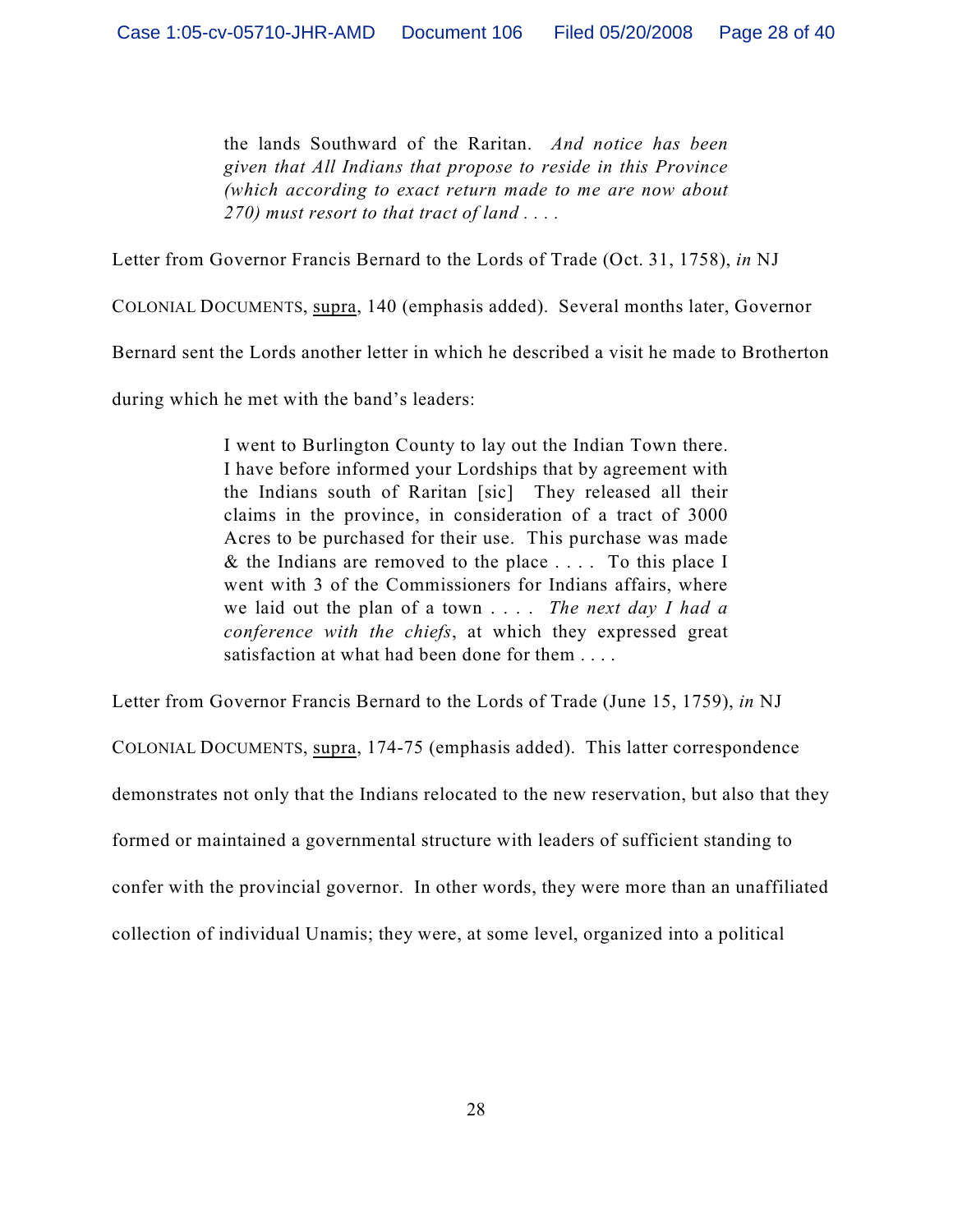entity. This stands to reason given that the Cranbury-Crosswicks band, which formed the core of the Brothertons, appears itself to have been a distinct group.

That the Brotherton Delaware constituted a political entity is further demonstrated by its subsequent dealings with the New Jersey government. The group, on numerous occasions, formally petitioned the provincial and state legislatures to take various courses of action on its behalf. In 1762, for example, it sought financial assistance for the reconstruction of a destroyed mill. See LARRABEE, supra, 14. Seven years later, it formally requested approval for a scheme to lease reservation land to non-Indians. See id. at 15. And in 1801, of course, the group successfully petitioned to sell the reservation altogether. See WESLAGER, supra, 274.

Thus, Brotherton was intended to benefit primarily the Unami group at Cranbury and Crosswicks. Moreover, this group and the other Indians who joined them at Brotherton acted and were treated as a distinct entity, rather than a mere collection of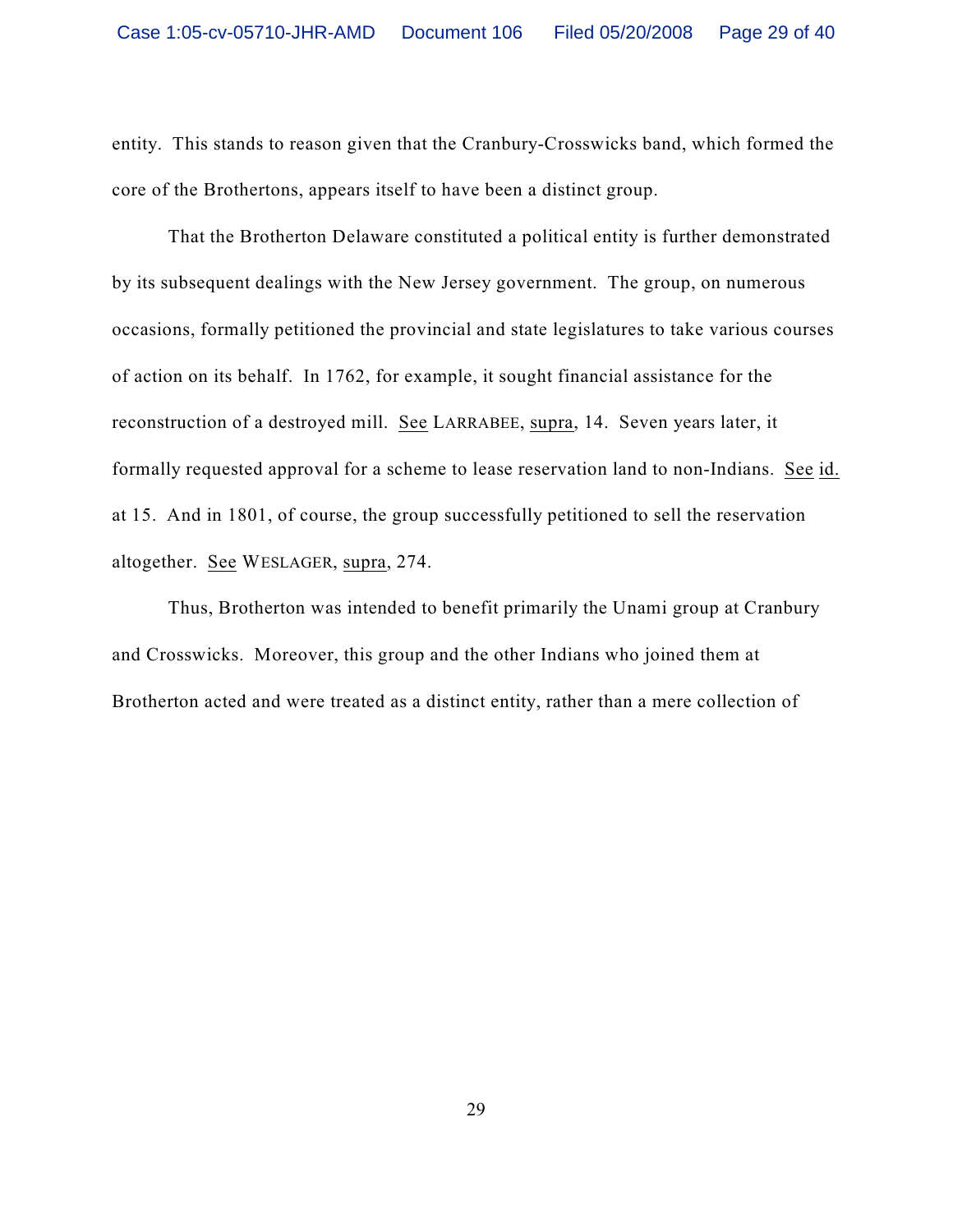individuals.<sup>20</sup> The question now is whether the Stockbridge-Munsee and/or Plaintiff succeeded the Brotherton group or the Cranbury-Crosswicks Indians who formed its core.

# B. Which Modern Tribe, if Any, is a Successor in Interest to the Brotherton Delaware?

Both the Stockbridge-Munsee and Plaintiff claim to be successors in interest to the Brotherton Delaware, albeit under different theories of successorship and for different tactical reasons. On the one hand, the Stockbridge-Munsee claims it is the sole successor to the Brothertons because the main body of the group migrated to New York in 1802 and merged its body politic with that of the Stockbridge Indians. It therefore contends it is a necessary and indispensable party in whose absence this litigation cannot proceed. Because it declines to waive its sovereign immunity, it maintains that this action must be

dismissed.

On the other hand, Plaintiff claims ancestral ties to Indians who resided in southern

New Jersey during the relevant period. It therefore claims to be the modern incarnation

<sup>20</sup> The *amicus curiae* NJLTA notes some historical evidence which suggests that the Brotherton Delaware may have disintegrated as an organized tribal entity at some point after the establishment of the reservation, but before the 1801 sale. See NJLTA Br., 3/21/07, pp. 12-18. This could arguably weigh on whether the group's successor–whoever that may be–can ultimately prevail against the State in an Indian Nonintercourse Act case. See Mashpee Tribe v. New Seabury Corp., 592 F.2d 575, 579 (2d Cir. 1979) (explaining that a plaintiff must have been a tribe at the time of the alleged unlawful alienation in order to be protected by the Indian Nonintercourse Act). More importantly, according to the NJLTA, the Brotherton Delaware's questionable tribal status also casts doubt on whether any modern tribe can be held to have succeeded that group. Ultimately, the Court need not decide this issue because, even assuming the Brotherton group continued to be a tribal entity throughout the relevant period, neither Plaintiff nor the Stockbridge-Munsee has shown itself to be that group's successor.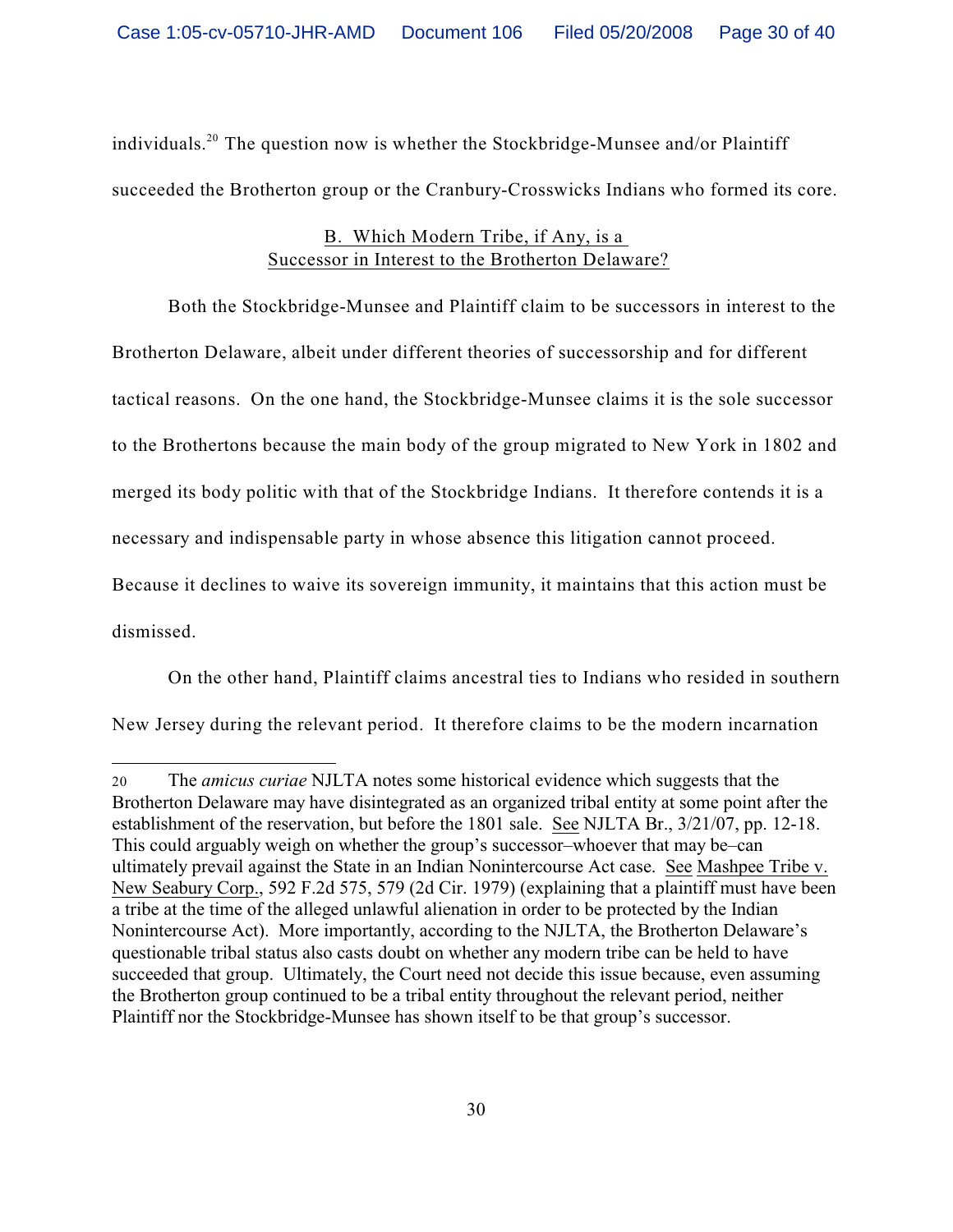of the Brotherton Delaware. Because its suit is based on the alleged violation of the Brotherton group's rights in the reservation, Plaintiff must prove it is the group's successor in order to have standing to bring this action. Therefore, both the Stockbridge-Munsee and Plaintiff's successorship arguments must be analyzed in keeping with the legal principles governing this question.

#### 1. Legal Principles Governing Tribal Succession

The Court of Appeals for the Third Circuit has not yet identified a legal standard governing Indian tribal successorship. Other courts, however, have written persuasively on the question.

An Indian tribe's rights under a treaty vest with the tribe at the time it signs the treaty. United States v. Oregon, 29 F.3d 481, 484 (9th Cir. 1994). A group of Indians claiming to be the modern incarnation of a treaty tribe may later assert that tribe's rights if it establishes that it has preserved its tribal status. Id. This requires more than merely tracing the modern group's ancestry to the original tribe. See United States v. Suquamish Indian Tribe, 901 F.2d 772, 776 (9th Cir. 1990). Tribal status will be preserved only if the modern group has descended from the treaty signatory and has maintained an "organized tribal structure." United States v. Washington, 641 F.2d 1368, 1371 (9th Cir. 1981). Whether these conditions are met is a question of fact which can be answered by a district court. Id.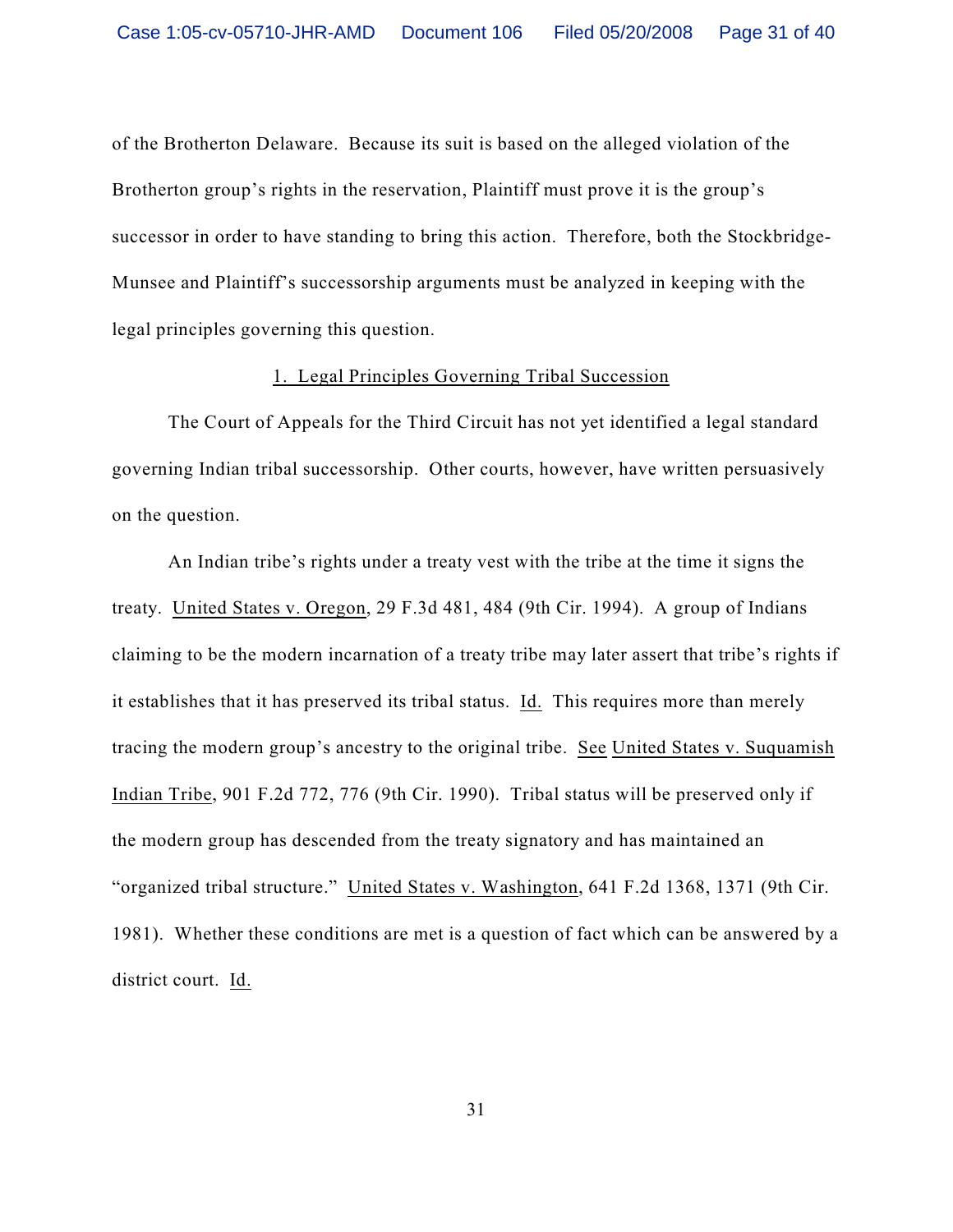In order to maintain an organized tribal structure, and thus prove tribal status, a modern Indian group must establish that "some defining characteristic of the *original tribe* persists in an evolving tribal community." Id. at 1372-73 (emphasis added). In attempting to carry this burden, there is no need for the modern group to have acquired organizational characteristics that the original tribe did not possess. See id. at 1373 ("A structure that never existed cannot be 'maintained.'"). Moreover, a "degree of assimilation" attributable to adaptation will not destroy a group's tribal status. Id. "When assimilation is complete, [however,] those of the group purporting to be the tribe cannot claim tribal rights" because "tribes must survive as distinct communities."<sup>21</sup> Id.; see also Mashpee Tribe, 592 F.2d at 586 (quoting with approval a district court's jury instruction which read, "assimilation is simply a way of expressing the reverse of the existence of an Indian community").

In the Washington case, the Court of Appeals for the Ninth Circuit applied these principles when it considered whether several groups of Indians were the modern incarnation of a tribe that had previously signed a treaty pertaining to fishing rights. The court held that the modern groups were not successors to the treaty tribe because they

<sup>21</sup> In the course of determining whether a tribe has survived as a "distinct community," one court has observed that "an Indian community is something different from a community of Indians. That is to say, it has some [intangible] boundary that separates it from the surrounding society, which is perceived as Indian and not merely as neighborhood or territory." Mashpee Tribe, 592 F.2d at 586 (quoting with approval a district court's jury instruction).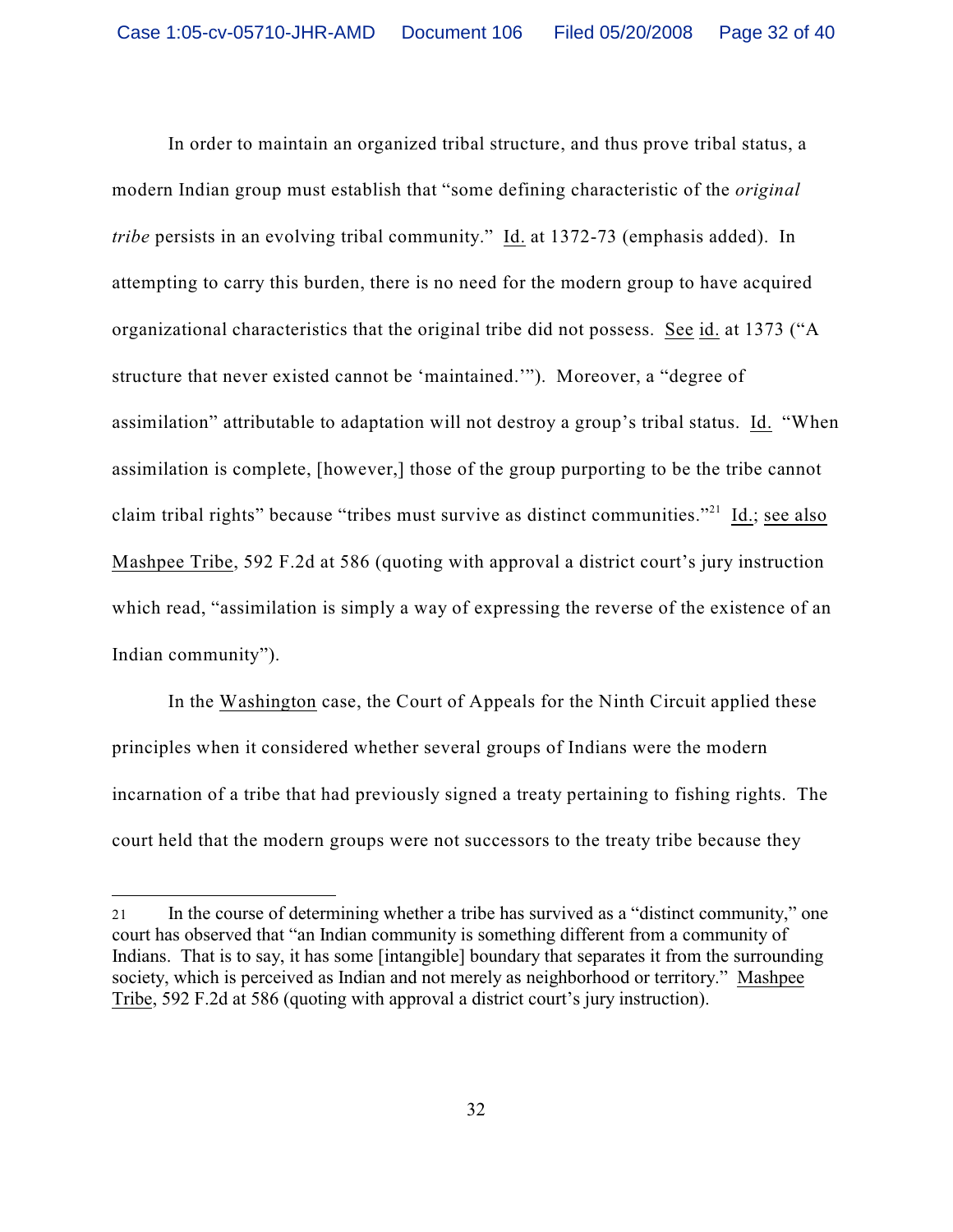"had not functioned since treaty times as 'continuous separate, distinct and cohesive Indian cultural or political communities.'" Washington, 641 F.2d at 1373 (citation omitted). Although, by the time of the case, the modern groups had developed constitutions and formal governments, there was no indication of continuous governmental control over their members' lives. Id. Nor did the groups demonstrate any continuous cultural influence of the original treaty tribes. Id.

Importantly, the successorship standard identified in Washington has also been applied in the context of a modern tribe's attempt to assert the treaty rights of another tribe altogether. See Suquamish, 901 F.2d at 776. In other words, the modern tribe must be comprised of descendants of the original treaty tribe and must show that "'some defining characteristic of the original tribe persists in an evolving tribal community.'" Id. (quoting Washington, 641 F.2d at 1372-73). Additionally, the modern tribe must establish that "there has been a consolidation or merger of the tribes, or cohesive bands thereof, sufficient to combine their tribal or political structures." Id. (citation omitted). Thus, the Suquamish court rejected a plaintiff tribe's attempt to exercise the fishing rights of another tribe because the plaintiff did not sufficiently show that a cohesive band of the other tribe had determined to unite with it. See id. at 777.

The Stockbridge-Munsee and Plaintiff's respective claims of successorship to the Brotherton Delaware will be analyzed in keeping with these principles.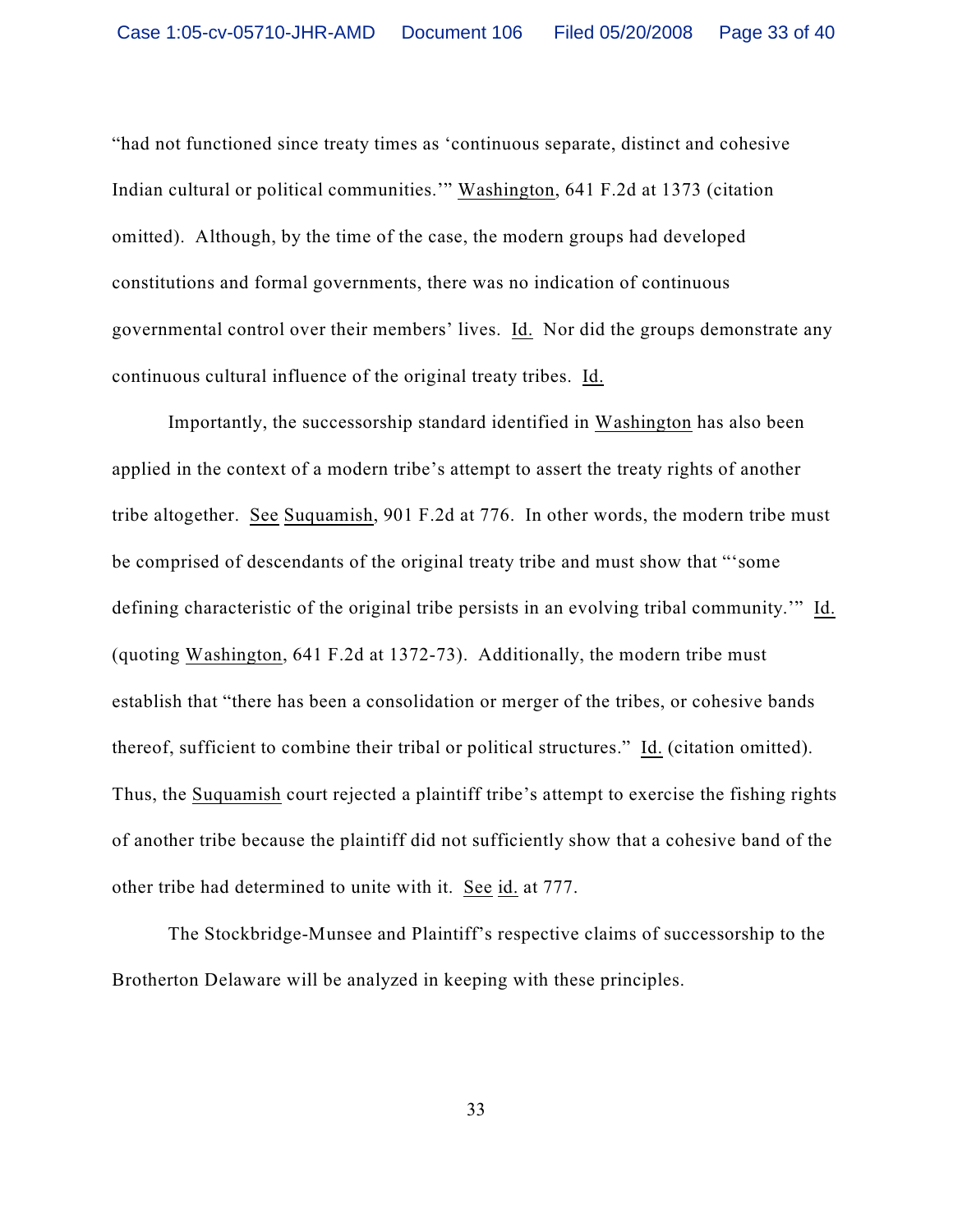#### 2. Analysis of the Stockbridge-Munsee's Successorship Claim

The Stockbridge-Munsee's motion to dismiss under Federal Rule 19 is rooted in its contention that it is a successor to the Brotherton Delaware. However, its successorship argument appears to rest entirely on the Brotherton group's merger into the Stockbridge tribe in 1802. The Stockbridge-Munsee's submissions, including the various historical documents and treatises attached thereto, $^{22}$  show that the main body of the Brotherton Delaware transferred whatever political attributes it had to the Stockbridge tribe. In other words, the historical record appears to support the conclusion that the Brothertons merged into the Stockbridge tribe. Nonetheless, the Stockbridge-Munsee's successorship argument fails, not because it lacks evidentiary support for its merger claim, but because it makes no showing with respect to the remainder of the test identified in Washington and Suquamish.

Simply showing merger and nothing more will not satisfy the standard for tribal successorship. Rather, a tribe in the Stockbridge-Munsee's position–that is, a tribe attempting to assert the rights of another tribe–must show merger in addition to, not in lieu of, showing the persistence of one or more defining characteristics of the original tribe in an evolving tribal community. See Suquamish, 901 F.2d at 776; Washington, 641 F.2d at 1372-73. Although the Stockbridge-Munsee points to its own federal recognition

<sup>22</sup> These historical documents and treatises were cited and discussed at length in section I.B., supra.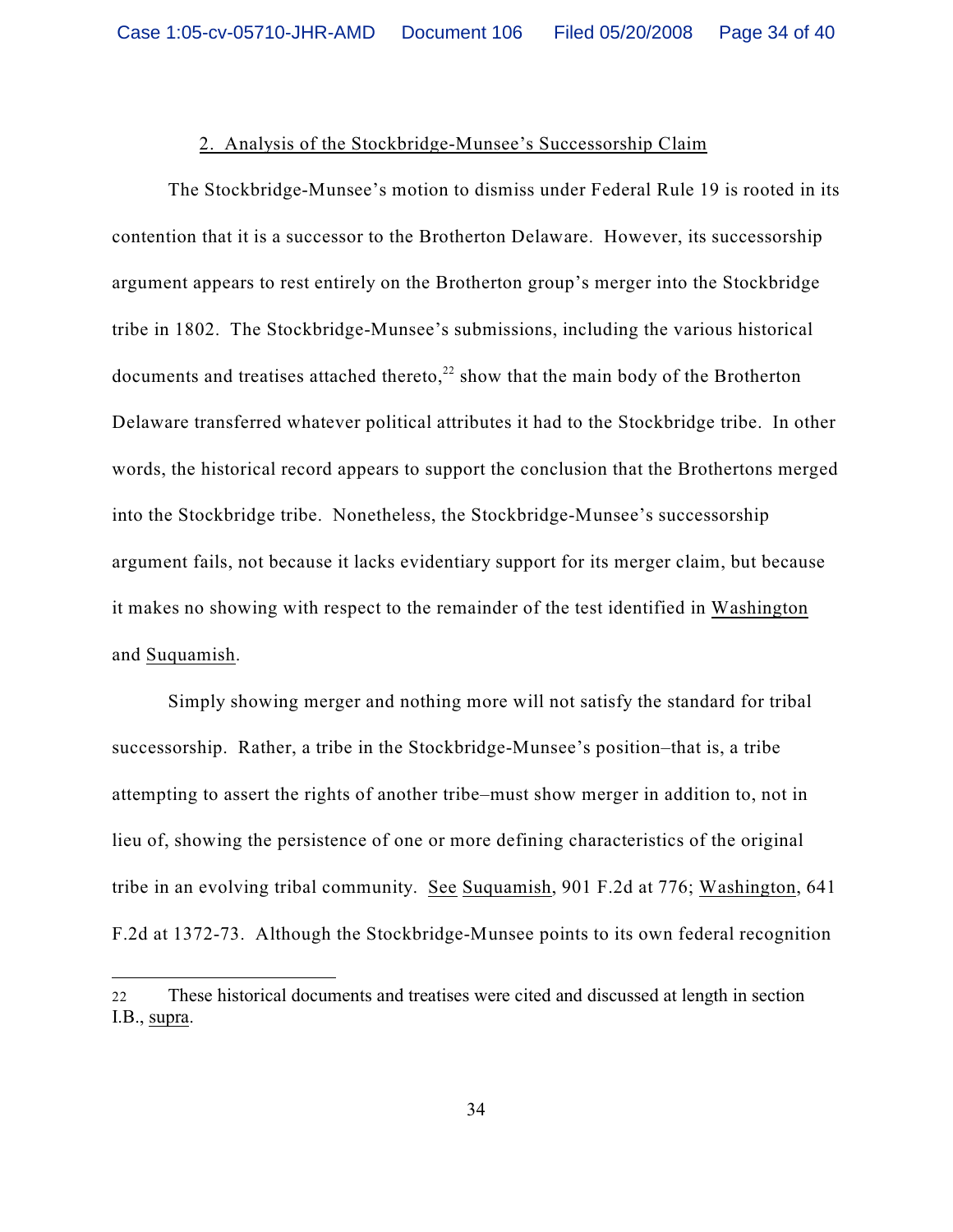and states that it has maintained "a continuous tribal political existence," Stockbridge-Munsee Br., p. 17, this does not show that any defining characteristic of the Brotherton group, or the Cranbury-Crosswicks band which made up its core, persists in an evolving tribal community. See Washington, 641 F.2d at 1371 (indicating that federal recognition does not impact the tribal successorship analysis). As a result, this Court cannot conclude that the Stockbridge-Munsee is a successor to the Brotherton Indians.

Because the Stockbridge-Munsee's sole grounds for claiming an interest in the Brotherton Reservation is its theory of successorship, it logically follows that it does not have an interest in this litigation. Cf. Oregon, 29 F.3d at 487 (affirming a district court's denial of a modern tribe's motion to intervene where it was unable to show that it was a successor in interest to the original tribe whose rights it sought to assert). It is, therefore, not a necessary and indispensable party under Rule 19, and its refusal to be joined does not warrant dismissing this action. Accordingly, its motion to dismiss is denied.

#### 3. Analysis of Plaintiff's Successorship Claim

In addition, Plaintiff, like the Stockbridge-Munsee, does not sufficiently demonstrate that it is a successor to the Brotherton Delaware. This raises an important question: does Plaintiff therefore lack standing to assert a violation of the Brotherton group's rights? $23$ 

<sup>23</sup> Although no party has challenged Plaintiff's standing, courts are "required to raise issues of standing *sua sponte* if such issues exist." Addiction Specialists, Inc. v. Twp. of Hampton, 411 F.3d 399, 405 (3d Cir. 2005).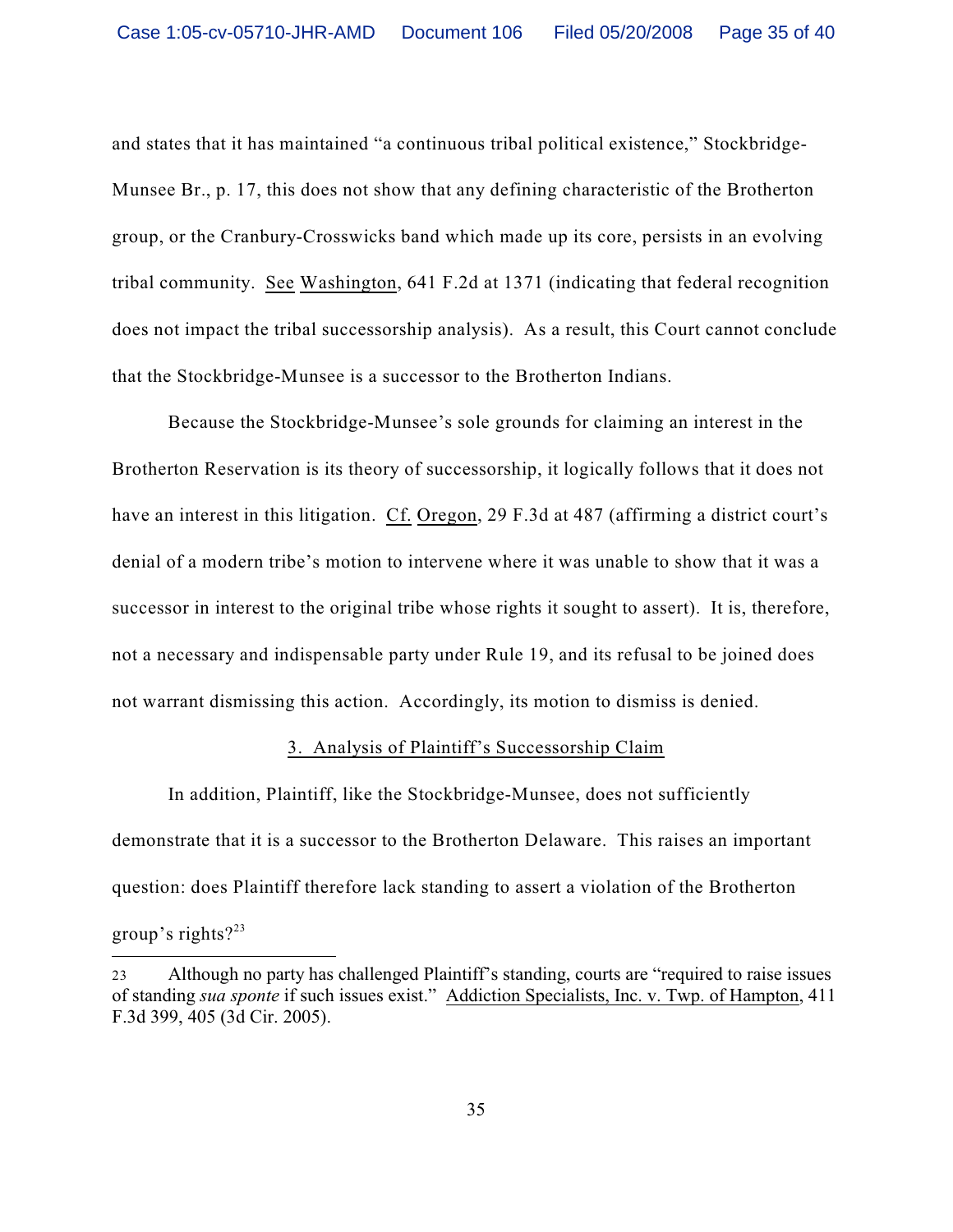The Supreme Court has identified three constitutionally-based standing requirements: 1) injury-in-fact; 2) traceability; and 3) redressability. See, e.g., Lujan v. Defenders of Wildlife, 504 U.S. 555, 560-61 (1992). Additionally, there are several prudential limitations, including the requirement that a "plaintiff generally must assert his own legal rights and interests, and cannot rest his claim to relief on the legal rights or interests of third parties." Warth v. Seldin, 422 U.S. 490, 499 (1975) (citations omitted).

Moreover, to have standing under the Indian Nonintercourse Act, a plaintiff must show that it is or represents an Indian tribe. See Oneida Indian Nation v. New York, 194 F. Supp. 2d 104, 117 (N.D.N.Y. 2002) (citing Golden Hill Paugussett Tribe of Indians v. Weicker, 39 F.3d 51, 58 (2d Cir. 1994)). The traditional test for determining whether a plaintiff constitutes an Indian tribe was set out in Montoya v. United States, 180 U.S. 261, 266 (1901), wherein the Supreme Court stated: "By a 'tribe' we understand a body of Indians of the same or similar race, united in a community under one leadership or government, and inhabiting a particular though sometimes ill-defined territory  $\dots$ ."<sup>24</sup>

Plaintiff alleges it satisfies the Montoya standard and therefore is a tribe within the meaning of the Indian Nonintercourse Act. See Am. Compl. ¶¶ 18-19. But proving tribal successorship also appears to be an important component of satisfying standing, at least in cases where a group of Indians claims to be the modern incarnation of an original treaty

<sup>24</sup> Although Montoya did not involve the Indian Nonintercourse Act, this definition has been applied in cases brought under that statute. See, e.g., Mashpee, 592 F.2d at 582.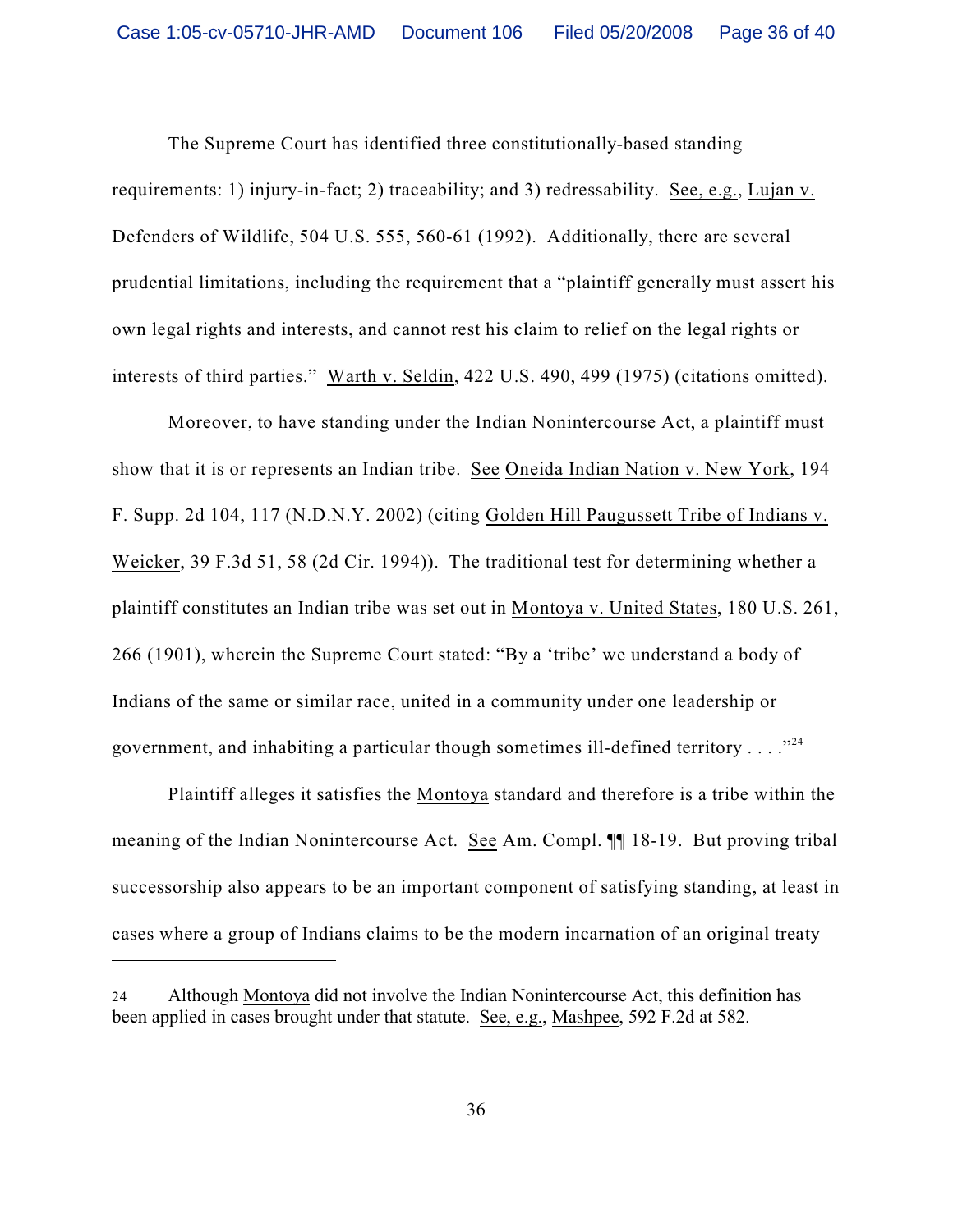tribe. See Oneida Indian Nation, 194 F. Supp. 2d at 117-21 (striking a standing defense in an Indian Nonintercourse Act case where the plaintiff Indian tribes had previously established that they were successors in interest to the original tribe whose rights were violated); cf. Washington, 641 F.2d at 1372 (stating that modern Indian groups could exercise treaty rights as tribes "only if they are the tribes that signed the treaties"). It is therefore not enough for Plaintiff to be *an* Indian tribe; instead, it must be *the* Indian tribe–namely, the Brotherton Delaware. Otherwise, Plaintiff's claim impermissibly rests on the legal rights of a third party.

Although Plaintiff submits several documents and treatises in connection with its successorship claim, nothing in its various submissions shows that it has descended from the Brotherton Delaware, or the Cranbury-Crosswicks band that formed its core. Likewise, Plaintiff does not demonstrate the maintenance of the Brotherton Indians' organized tribal structure.

Chief among Plaintiff's submissions on the successorship issue is a certification from a University of Pennsylvania anthropologist named Greg Urban (hereinafter "the Urban Certification"). It explains that "[t]raceable descent connects some members of [Plaintiff and a related tribe] to ancestors living in southern New Jersey in the early  $18<sup>th</sup>$ century." Urban Cert., ¶ C.1. According to the Urban Certification, "[t]he community from which these contemporary [tribes] trace descent was a tri-racial community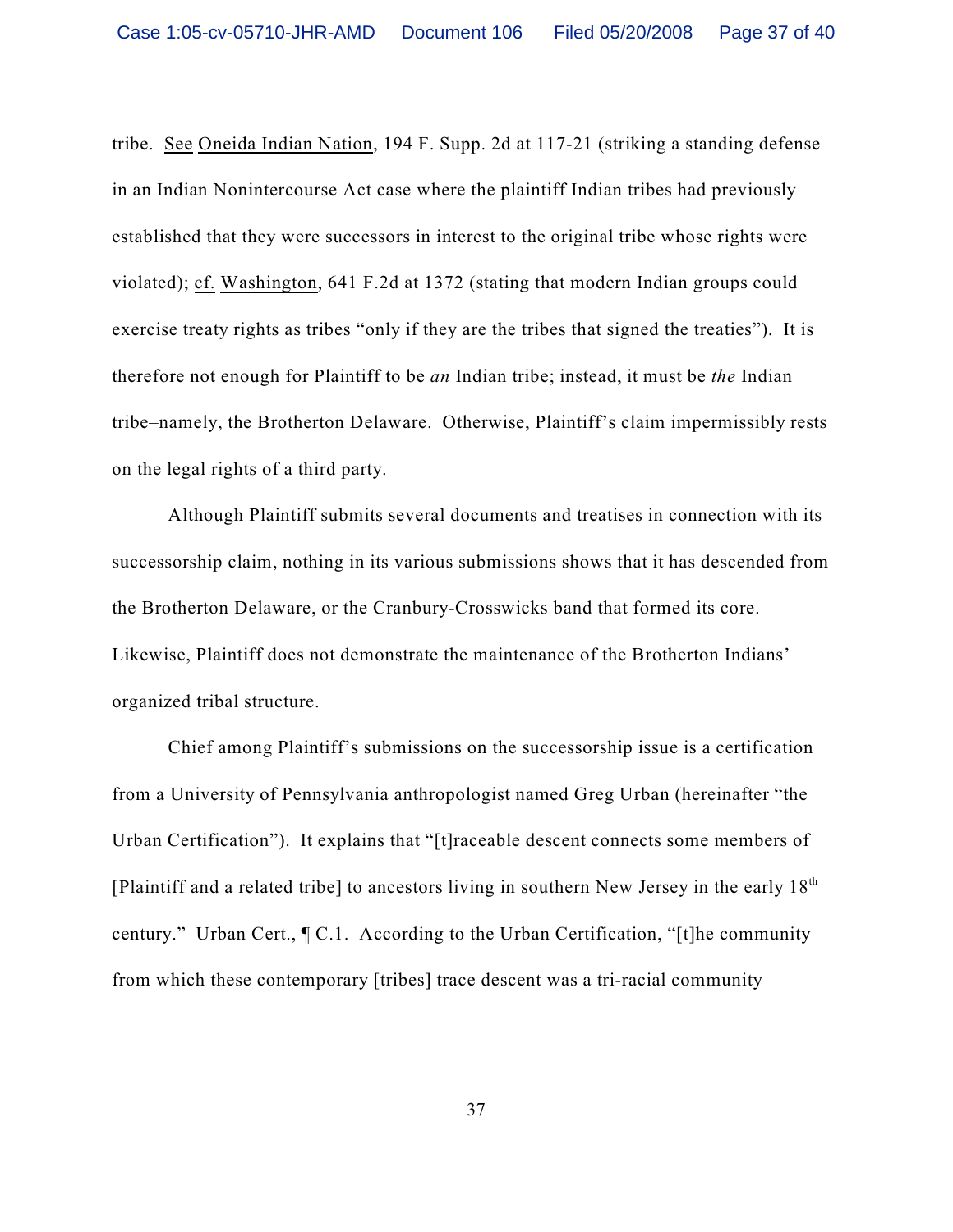generally known by the place-name 'Gouldtown.'" Id., ¶ C.2. It also explains that Gouldtown had a significant Indian component which survived through kinship and marriage, and by refraining from overtly marking itself as Indian. See id.,  $\P$ [C.4.-6.]

Gouldtown is, of course, a familiar place-name in the context of New Jersey's historic Indian population. According to Weslager, for example, some Delaware Indians who remained in New Jersey following the departure of the Brotherton group settled at Gouldtown. WESLAGER, supra, 277. Thus, the basic premise of the Urban Certification–that some of Plaintiff's members trace ancestral ties to Gouldtown–is certainly plausible. Nonetheless, the Urban Certification is largely irrelevant to the legal inquiry set out in Washington and Suquamish because it fails to address whether any defining characteristic of the Brotherton group persists in Plaintiff's evolving tribal community.<sup>25</sup> Likewise, the Urban Certification does not identify whether the specific Gouldtowners to whom Plaintiff's members trace lineage were actually members of the Brotherton group or the Cranbury-Crosswicks band for which the Brotherton Reservation was specifically intended. Although ancestry alone is insufficient to demonstrate tribal successorship, it is a necessary starting point in the analysis. See Washington, 641 F.2d

<sup>25</sup> Such a showing would, indeed, be difficult because the historical treatises largely indicate that the 1802 departure of the Brotherton Delaware spelled the end of its tribal existence in New Jersey. For example, Larrabee wrote that, "[a]fter 1802 there were no recognized groups of Indians in New Jersey . . . ." LARRABEE, supra, 17. Rather, "the Lenape as such were gone . . . ." Id. Kraft agreed, and further explained that the 1802 move caused "the Brotherton Indians of New Jersey [to] los[e] their tribal identity . . . ." KRAFT, supra, 472.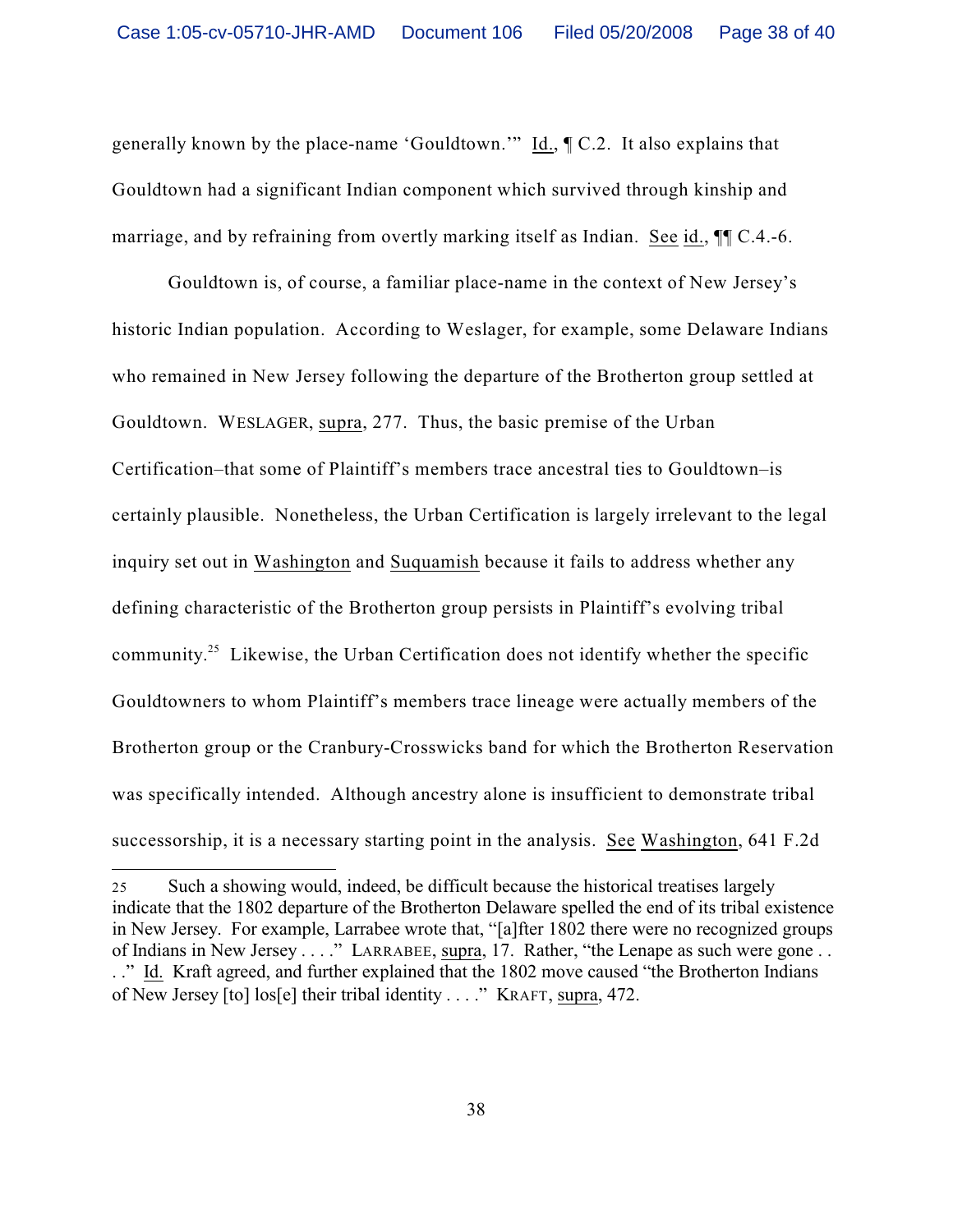at 1371 ("[T]reaty-tribe status is established when 'a group of citizens of Indian ancestry is *descended from a treaty signatory* and has maintained an organized tribal structure.'" (citation omitted)) (emphasis added). Therefore, the Urban Certification does not support Plaintiff's successorship theory.

Plaintiff's other submissions similarly fail to establish that it is a successor to the Brotherton Delaware. It submits, for example, a chapter on the modern revival of Indian culture from the C.A. Weslager book, THE NANTICOKE INDIANS: PAST AND PRESENT. Most of this text is irrelevant to the issue at hand, although a few paragraphs discuss generally the sale of the Brotherton Reservation and the resulting migration of the Brotherton group. See C.A. WESLAGER, THE NANTICOKE INDIANS: PAST AND PRESENT 251 (Univ. of Del. Press 1983). However, nothing in this document, or any of Plaintiff's other submissions, shows its descent from the Brotherton group, or its maintenance of that group's organized tribal structure.<sup>26</sup> For this reason, Plaintiff, like the Stockbridge-

<sup>26</sup> Plaintiff submits several additional documents in support of its position, but these too are largely irrelevant to the successorship issue. For example, it directs the Court to a survey detailing archeological finds throughout southern New Jersey, see ALANSON SKINNER & MAX SCHRABISCH, A PRELIMINARY REPORT OF THE ARCAEOLOGICAL SURVEY OF THE STATE OF NEW JERSEY (MacCrellish & Quigley 1913), and a collection of historic New Jersey maps, see JOHN P. SNYDER, THE STORY OF NEW JERSEY'S CIVIL BOUNDARIES 1606-1968 (1st ed. 1969). It also points to a 1982 state legislative enactment recognizing the Confederation of Nanticoke-Lenni Lenape Tribes (an organization from which Plaintiff apparently splintered) as an Indian tribal entity. Nothing in these submissions, however, speaks to whether Plaintiff descended from, or has maintained any defining characteristic of, the Brotherton group or its primary component, the Cranbury-Crosswicks band.